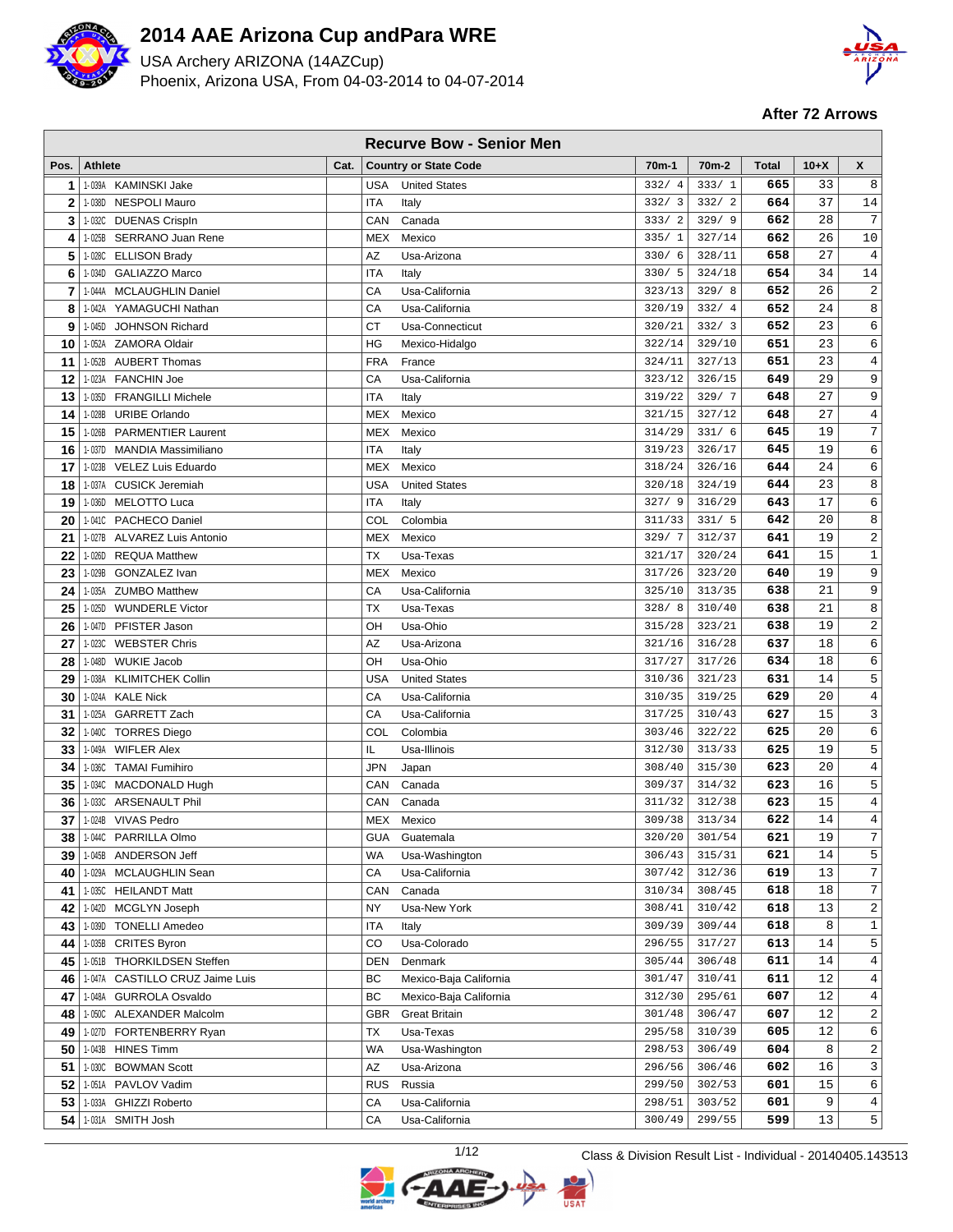

USA Archery ARIZONA (14AZCup) Phoenix, Arizona USA, From 04-03-2014 to 04-07-2014



### **After 72 Arrows**

|      | <b>Recurve Bow - Senior Men</b><br>Continue |      |                               |                    |                    |              |                |                     |  |  |  |  |
|------|---------------------------------------------|------|-------------------------------|--------------------|--------------------|--------------|----------------|---------------------|--|--|--|--|
| Pos. | <b>Athlete</b>                              | Cat. | <b>Country or State Code</b>  | 70 <sub>m</sub> -1 | 70 <sub>m</sub> -2 | <b>Total</b> | $10+X$         | X                   |  |  |  |  |
| 55   | 1-047B GALLIFET Thomas                      |      | <b>FRA</b><br>France          | 294/59             | 305/50             | 599          | 12             | $\mathbf{1}$        |  |  |  |  |
| 56   | 1-045A PAGUIA Raymond                       |      | CA<br>Usa-California          | 298/51             | 298/56             | 596          | 10             | $\overline{c}$      |  |  |  |  |
| 57   | 1-030B<br><b>TAPIA Luis</b>                 |      | <b>MEX</b><br>Mexico          | 292/61             | 297/58             | 589          | 11             | 2                   |  |  |  |  |
| 58   | 1-036A LUND Bryan                           |      | СA<br>Usa-California          | 294/59             | 295/62             | 589          | 10             | $\mathbf 1$         |  |  |  |  |
| 59   | 1-038B<br><b>TWOMBLY Gregory</b>            |      | CO<br>Usa-Colorado            | 304/45             | 285/69             | 589          | 9              | $\sqrt{2}$          |  |  |  |  |
| 60   | 1-042C<br><b>CASTRO Diego</b>               |      | <b>GUA</b><br>Guatemala       | 285/67             | 304/51             | 589          | 7              | $\mathbf{1}$        |  |  |  |  |
| 61   | 1-028D SHEWCHUK John                        |      | <b>TX</b><br>Usa-Texas        | 290/63             | 297/57             | 587          | 10             | $\mathbf{3}$        |  |  |  |  |
| 62   | 1-046B<br><b>ANDERSON Larry</b>             |      | WA<br>Usa-Washington          | 295/57             | 287/68             | 582          | 10             | $\mathbf 1$         |  |  |  |  |
| 63   | 1-050A MARINO Anthony                       |      | <b>NJ</b><br>Usa-New Jersey   | 284/69             | 297/59             | 581          | 7              | $\mathbf{1}$        |  |  |  |  |
| 64   | 1-041D LAZAROFF Brett                       |      | NY<br>Usa-New York            | 288/65             | 288/67             | 576          | 12             | 3                   |  |  |  |  |
| 65   | 1-025C LITZLER Brett                        |      | ΑZ<br>Usa-Arizona             | 287/66             | 289/66             | 576          | 10             | 3                   |  |  |  |  |
| 66   | 1-041B HAGLEY Dwight                        |      | <b>BAR</b><br><b>Barbados</b> | 297/54             | 279/74             | 576          | 7              | 3                   |  |  |  |  |
| 67   | 1-034A<br><b>ARCEO Arsi</b>                 |      | CA<br>Usa-California          | 278/73             | 297/59             | 575          | 8              | $\mathsf 0$         |  |  |  |  |
| 68   | 1-046A VACCARELLO Jason                     |      | CA<br>Usa-California          | 280/72             | 293/63             | 573          | 7              | $\mathbf{3}$        |  |  |  |  |
| 69   | MCCURRY John<br>1-029C                      |      | AZ<br>Usa-Arizona             | 284/68             | 279/73             | 563          | 8              | 3                   |  |  |  |  |
| 70   | 1-040A<br><b>ALLEN Brent</b>                |      | CA<br>Usa-California          | 283/70             | 276/76             | 559          | 11             | $\mathbf{1}$        |  |  |  |  |
| 71   | 1-047C GOVIER Daniel                        |      | WI<br>Usa-Wisconsin           | 267/75             | 292/64             | 559          | 8              | $\mathbf{1}$        |  |  |  |  |
| 72   | 1-043C BARILLAS Julio                       |      | <b>GUA</b><br>Guatemala       | 275/74             | 284/70             | 559          | 6              | $\mathsf 0$         |  |  |  |  |
| 73   | 1-031C<br>VAINAUSKAS Adam                   |      | AZ<br>Usa-Arizona             | 283/71             | 273/78             | 556          | 7              | 5                   |  |  |  |  |
| 74   | 1-049C BALDOWSKI S. Phillip                 |      | GA<br>Usa-Georgia             | 289/64             | 261/81             | 550          | 10             | 3                   |  |  |  |  |
| 74   | 1-046D<br><b>GAUVIN Rich</b>                |      | СT<br>Usa-Connecticut         | 290/62             | 260/83             | 550          | 10             | 3                   |  |  |  |  |
| 76   | 1-038C<br><b>GARCIA Hector</b>              |      | COL<br>Colombia               | 255/81             | 290/65             | 545          | 10             | 5                   |  |  |  |  |
| 77   | 1-039C<br>JIMÉNEZ Rubén                     |      | <b>CRC</b><br>Costa Rica      | 260/78             | 283/71             | 543          | 8              | $\mathbf{1}$        |  |  |  |  |
| 78   | 1-024C BORETSKY Cody                        |      | AZ<br>Usa-Arizona             | 261/77             | 277/75             | 538          | 6              | $\sqrt{2}$          |  |  |  |  |
| 79   | 1-048C<br><b>TIMPANARO Dennis</b>           |      | IL<br>Usa-Illinois            | 262/76             | 273/77             | 535          | 8              | $\overline{c}$      |  |  |  |  |
| 80   | 1-042B FIELD Brandon                        |      | <b>BAR</b><br><b>Barbados</b> | 235/90             | 280/72             | 515          | б              | $\mathsf 0$         |  |  |  |  |
| 81   | 1-027C LAURITA Jerry                        |      | AZ<br>Usa-Arizona             | 258/79             | 250/86             | 508          | 7              | 3                   |  |  |  |  |
| 82   | 1-051C HILL Chris                           |      | <b>NV</b><br>Usa-Nevada       | 254/82             | 251/85             | 505          | 8              | $\overline{4}$      |  |  |  |  |
| 83   | 1-030A DACUAG Harry                         |      | CA<br>Usa-California          | 246/87             | 259/84             | 505          | $\overline{4}$ | $\mathsf{O}\xspace$ |  |  |  |  |
| 84   | 1-026A KLYMKO Friedhelm                     |      | CA<br>Usa-California          | 242/88             | 263/80             | 505          | 3              | $\mathsf 0$         |  |  |  |  |
| 85   | 1-036B<br><b>HENSON Tony</b>                |      | CO<br>Usa-Colorado            | 236/89             | 267/79             | 503          | 6              | $\overline{c}$      |  |  |  |  |
| 86   | 1-032A KALAL Matthew                        |      | CA<br>Usa-California          | 233/91             | 261/82             | 494          | 3              | $\mathsf{O}\xspace$ |  |  |  |  |
| 87   | 1-027A KAZAMA Daisuke                       |      | CA<br>Usa-California          | 252/84             | 236/88             | 488          | $\overline{4}$ | $\mathsf 0$         |  |  |  |  |
| 88   | 1-043A SANTOS Magdiel                       |      | <b>BRA</b><br><b>Brazil</b>   | 248/85             | 239/87             | 487          | 5              | $\mathbf{3}$        |  |  |  |  |
| 89   | 1-052C HALL John                            |      | <b>FL</b><br>Usa-Florida      | 258/80             | 223/89             | 481          | $\overline{4}$ | $\mathbf{1}$        |  |  |  |  |
| 90   | 1-024D<br><b>WEBB Stacy</b>                 |      | ТX<br>Usa-Texas               | 253/83             | 221/90             | 474          | 6              | $\sqrt{2}$          |  |  |  |  |
| 91   | 1-041A<br><b>CHAN Harrison</b>              |      | CA<br>Usa-California          | 248/86             | 211/93             | 459          | 3              | $\mathbf{1}$        |  |  |  |  |
| 92   | 1-029D<br><b>AKIN Travis</b>                |      | <b>TX</b><br>Usa-Texas        | 216/92             | 212/92             | 428          | 3              | $\mathsf 0$         |  |  |  |  |
| 93   | 1-039B<br><b>MORRIS Richard</b>             |      | <b>BAR</b><br><b>Barbados</b> | 188/94             | 220/91             | 408          | $\overline{4}$ | $1\,$               |  |  |  |  |
| 94   | 1-026C FURMAN Robert                        |      | AZ<br>Usa-Arizona             | 188/95             | 205/94             | 393          | 3              | $\mathsf 0$         |  |  |  |  |
| 95   | 1-023D<br><b>GESHER Hugh</b>                |      | <b>TX</b><br>Usa-Texas        | 199/93             | 152/96             | 351          | 5              | $\mathbf{1}$        |  |  |  |  |
| 96   | 1-037B DAVIS Adam                           |      | CO<br>Usa-Colorado            | 147/96             | 185/95             | 332          | $\mathbf{1}$   | $\mathbf 0$         |  |  |  |  |

|      | <b>Recurve Bow - Senior Women</b> |      |                              |                        |         |       |        |                 |  |  |  |  |
|------|-----------------------------------|------|------------------------------|------------------------|---------|-------|--------|-----------------|--|--|--|--|
| Pos. | Athlete                           | Cat. | <b>Country or State Code</b> | 70 <sub>m</sub> -1     | $70m-2$ | Total | $10+X$ | X               |  |  |  |  |
|      | 2-049B RENDON Ana Maria           |      | Colombia<br>COL              | 330/1                  | 327/1   | 657   | 22     | 10 <sub>1</sub> |  |  |  |  |
|      | 2 2-0450 VALENCIA Alejandra       |      | MEX Mexico                   | 321/<br>$\overline{2}$ | 324/    | 645   | 23     | 8               |  |  |  |  |
|      | 3 2-0410 HARDY Jennifer           |      | Usa-Texas<br><b>TX</b>       | 316/<br>4              | 326/2   | 642   | 21     | 8               |  |  |  |  |
|      | 4 2-046C AVITIA Mariana           |      | Mexico<br>MEX                | 313/6                  | 324/3   | 637   | 24     | 7 <sup>1</sup>  |  |  |  |  |
|      | 2-0410 GONZALEZ Gina L.           |      | MEX Mexico                   | 310/11                 | 323/5   | 633   | 18     | 8               |  |  |  |  |
|      | 6 2-048A LORIG Khatuna            |      | <b>United States</b><br>USA  | 312/<br>- 8            | 317/8   | 629   | 17     | 4               |  |  |  |  |

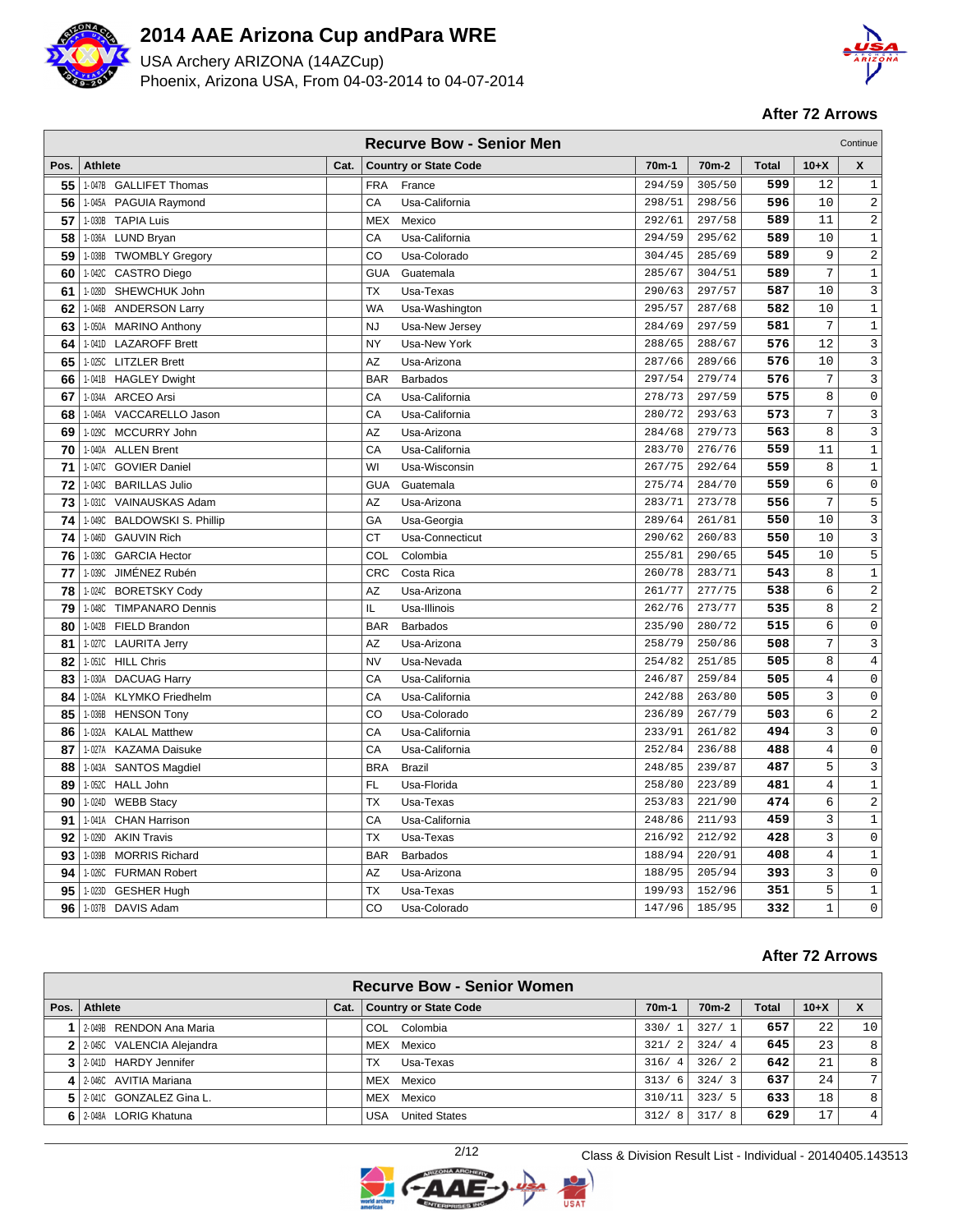

USA Archery ARIZONA (14AZCup) Phoenix, Arizona USA, From 04-03-2014 to 04-07-2014



### **After 72 Arrows**

| <b>Recurve Bow - Senior Women</b><br>Continue |                                           |      |            |                              |                    |                    |              |                |                     |  |  |
|-----------------------------------------------|-------------------------------------------|------|------------|------------------------------|--------------------|--------------------|--------------|----------------|---------------------|--|--|
| Pos.                                          | <b>Athlete</b>                            | Cat. |            | <b>Country or State Code</b> | 70 <sub>m</sub> -1 | 70 <sub>m</sub> -2 | <b>Total</b> | $10+X$         | X                   |  |  |
| 7                                             | 2-049C GILBERT Michelle                   |      | <b>MD</b>  | Usa-Maryland                 | 304/15             | 321/6              | 625          | 17             | 4                   |  |  |
| 8                                             | 2-048B<br><b>SARTORI Guendalina</b>       |      | <b>ITA</b> | Italy                        | 305/14             | 317/7              | 622          | 17             | 3                   |  |  |
| 9                                             | 2-046A<br>PRITCHARD Lanola                |      | CA         | Usa-California               | 321/3              | 300/20             | 621          | 15             | 6                   |  |  |
| 10                                            | 2-043C GARCIA Mariana                     |      | <b>MEX</b> | Mexico                       | 310/12             | 310/11             | 620          | 13             | 6                   |  |  |
| 11                                            | 2-051A THIFFEAULT PICARD Georcy-Stéphanie |      | CAN        | Canada                       | 311/10             | 306/12             | 617          | 17             | $\overline{4}$      |  |  |
| 12                                            | 2-047B<br>LIONETTI Pia Carmen Maria       |      | <b>ITA</b> | Italy                        | 312/9              | 305/14             | 617          | 13             | 5                   |  |  |
| 13                                            | 2-044C BAYARDO Gabriela                   |      | <b>MEX</b> | Mexico                       | 313/7              | 303/17             | 616          | 11             | 5                   |  |  |
| 14                                            | 2-042C MURILLO Alba                       |      | MEX        | Mexico                       | 315/5              | 300/19             | 615          | 19             | $\sqrt{ }$          |  |  |
| 15                                            | 2-043D<br><b>KOEHL Heather</b>            |      | TX         | Usa-Texas                    | 305/13             | 304/15             | 609          | 14             | $\mathbf{1}$        |  |  |
| 16                                            | 2-046B MANDIA Claudia                     |      | <b>ITA</b> | Italy                        | 294/18             | 314/9              | 608          | 12             | 4                   |  |  |
| 17                                            | 2-046D<br><b>BROWN Mackenzie</b>          |      | <b>USA</b> | <b>United States</b>         | 291/19             | 313/10             | 604          | 10             | 3                   |  |  |
| 18                                            | 2-048D<br><b>GIBILARO Ariel</b>           |      | <b>USA</b> | <b>United States</b>         | 298/17             | 305/13             | 603          | 11             | 5                   |  |  |
| 19                                            | 2-048C CHAVEZ Julia                       |      | MEX        | Mexico                       | 302/16             | 285/22             | 587          | $\,4$          | 2                   |  |  |
| 20                                            | 2-047D MICKELBERRY Erin                   |      | <b>USA</b> | <b>United States</b>         | 282/21             | 304/16             | 586          | 7              | 3                   |  |  |
| 21                                            | 2-041B ALEXANDER Katie                    |      | AZ         | Usa-Arizona                  | 281/22             | 302/18             | 583          | 15             | 6                   |  |  |
| 22                                            | 2-047C<br>RODRIGUEZ Karime                |      | <b>MEX</b> | Mexico                       | 280/24             | 300/21             | 580          | 9              | 6                   |  |  |
| 23                                            | 2-053C GRELLNER Janis                     |      | <b>MO</b>  | Usa-Missouri                 | 275/26             | 284/23             | 559          | 11             | 2                   |  |  |
| 24                                            | 2-050D<br><b>VALENCIA Yesenia</b>         |      | <b>GUA</b> | Guatemala                    | 282/20             | 274/27             | 556          | 10             | 4                   |  |  |
| 25                                            | PAIZ Maria Andre<br>2-049D                |      | <b>GUA</b> | Guatemala                    | 280/23             | 260/31             | 540          | 11             | 3                   |  |  |
| 26                                            | 2-049A TURONEK Philippa                   |      | CA         | Usa-California               | 254/29             | 284/24             | 538          | 10             | $\mathsf 0$         |  |  |
| 27                                            | 2-047A WOLF Cassandra                     |      | CA         | Usa-California               | 279/25             | 259/32             | 538          | 7              | 3                   |  |  |
| 28                                            | 2-051C<br><b>EATON Allison</b>            |      | <b>NC</b>  | Usa-North Carolina           | 274/27             | 262/30             | 536          | 5              | $1\,$               |  |  |
| 29                                            | 2-050B BERMÚDEZ Gloriana                  |      | <b>CRC</b> | Costa Rica                   | 248/33             | 280/25             | 528          | 3              | $\overline{2}$      |  |  |
| 30                                            | 2-052A RAINES Candice                     |      | VT         | Usa-Vermont                  | 239/36             | 279/26             | 518          | 7              | $\mathbf 1$         |  |  |
| 31                                            | 2-043B STRICKLAND Ashley                  |      | AZ         | Usa-Arizona                  | 268/28             | 250/34             | 518          | 3              | $1\,$               |  |  |
| 32                                            | 2-050A LEE Vanessa                        |      | CAN        | Canada                       | 251/32             | 264/29             | 515          | 5              | $\sqrt{2}$          |  |  |
| 33                                            | 2-053A HIRST Fiona                        |      | <b>GBR</b> | <b>Great Britain</b>         | 240/35             | 271/28             | 511          | 8              | 3                   |  |  |
| 34                                            | 2-044A STROUD Branduin                    |      | CA         | Usa-California               | 252/31             | 248/35             | 500          | 5              | $\mathbf{1}$        |  |  |
| 35                                            | 2-054C ABERNATHY Anne                     |      | <b>ISV</b> | Virgin Islands               | 230/39             | 254/33             | 484          | $\mathbf{1}$   | $\mathbb O$         |  |  |
| 36                                            | 2-043A<br><b>MAITLAND Pamela</b>          |      | CA         | Usa-California               | 241/34             | 221/37             | 462          | 8              | 5                   |  |  |
| 37                                            | 2-050C<br><b>BENNETT Victoria</b>         |      | <b>MD</b>  | Usa-Maryland                 | 236/38             | 222/36             | 458          | $\overline{2}$ | 0                   |  |  |
| 38                                            | 2-052D ABRAHAM Abigail                    |      | VA         | Usa-Virgina                  | 252/30             | 192/43             | 444          | 6              | $\mathsf{O}\xspace$ |  |  |
| 39                                            | 2-054A<br><b>MAHABIR Raveena</b>          |      | <b>BAR</b> | <b>Barbados</b>              | 208/42             | 219/38             | 427          | 3              | $\mathbf 0$         |  |  |
| 40                                            | 2-042A<br><b>BOONE Ahnika</b>             |      | CA         | Usa-California               | 210/41             | 216/40             | 426          | 3              | $\mathbf 0$         |  |  |
| 41                                            | 2-053B KIM Dong Myung                     |      | <b>USK</b> | USA-Korea                    | 211/40             | 215/41             | 426          | $\overline{2}$ | $\mathbf{1}$        |  |  |
| 42                                            | 2-044B OSTLING Turia                      |      | AZ         | Usa-Arizona                  | 195/45             | 218/39             | 413          | $\overline{4}$ | $1\,$               |  |  |
| 43                                            | 2-052C<br>JEREMIASSEN Henny               |      | <b>DEN</b> | Denmark                      | 207/43             | 203/42             | 410          | 3              | $\mathbf 0$         |  |  |
| 44                                            | 2-045A HUNTON Irina                       |      | CA         | Usa-California               | 192/47             | 180/44             | 372          | 0              | $\mathbf 0$         |  |  |
| 45                                            | 2-053D CHU Tung Ying                      |      | <b>NY</b>  | Usa-New York                 | 236/37             | 134/47             | 370          | 3              | $\mathsf 0$         |  |  |
| 46                                            | 2-042D EDWARDS Shannon                    |      | <b>TX</b>  | Usa-Texas                    | 197/44             | 173/46             | 370          | $\mathbf 1$    | $\mathbf{1}$        |  |  |
| 47                                            | 2-041A MURPHY Rachael                     |      | CA         | Usa-California               | 195/46             | 174/45             | 369          | $\mathsf 0$    | $\mathsf{O}\xspace$ |  |  |
| 48                                            | 2-042B RAREBA Bethmarie                   |      | ΑZ         | Usa-Arizona                  | 103/48             | 65/48              | 168          | $\mathbf 0$    | $\mathbf 0$         |  |  |

|                                   |      | <b>Recurve Bow - Junior Men</b> |                    |                    |              |        |                |
|-----------------------------------|------|---------------------------------|--------------------|--------------------|--------------|--------|----------------|
| Pos. Athlete                      | Cat. | <b>Country or State Code</b>    | 70 <sub>m</sub> -1 | 70 <sub>m</sub> -2 | <b>Total</b> | $10+X$ | X              |
| 1-056B MATEO Andrew               |      | AZ<br>Usa-Arizona               | 320/1              | 314/2              | 634          | 16     | 7 <sub>1</sub> |
| 11-0550 INFANTE Luis Esteban      |      | Mexico-Coahuila<br>CН           | 309/3              | 316/1              | 625          | 23     | 6              |
| 3   1-056D CRUZ REYEZ Jose Miquel |      | ΗG<br>Mexico-Hidalgo            | 306/<br>5          | 314/4              | 620          | 14     | $\overline{3}$ |
| 4   1-055C ZAMORA Omar            |      | Mexico-Hidalgo<br>HG            | 310/2              | 303/7              | 613          | 15     | 3              |
| $511.055B$ KIM Jin                |      | Usa-California<br>CA            | 296/<br>- 8        | 314/3              | 610          | 9      |                |
| 6 1 1-059B MCMENEMAY Dillon       |      | Usa-New York<br><b>NY</b>       | 302/<br>- 6        | 304/6              | 606          | 16     | 3              |

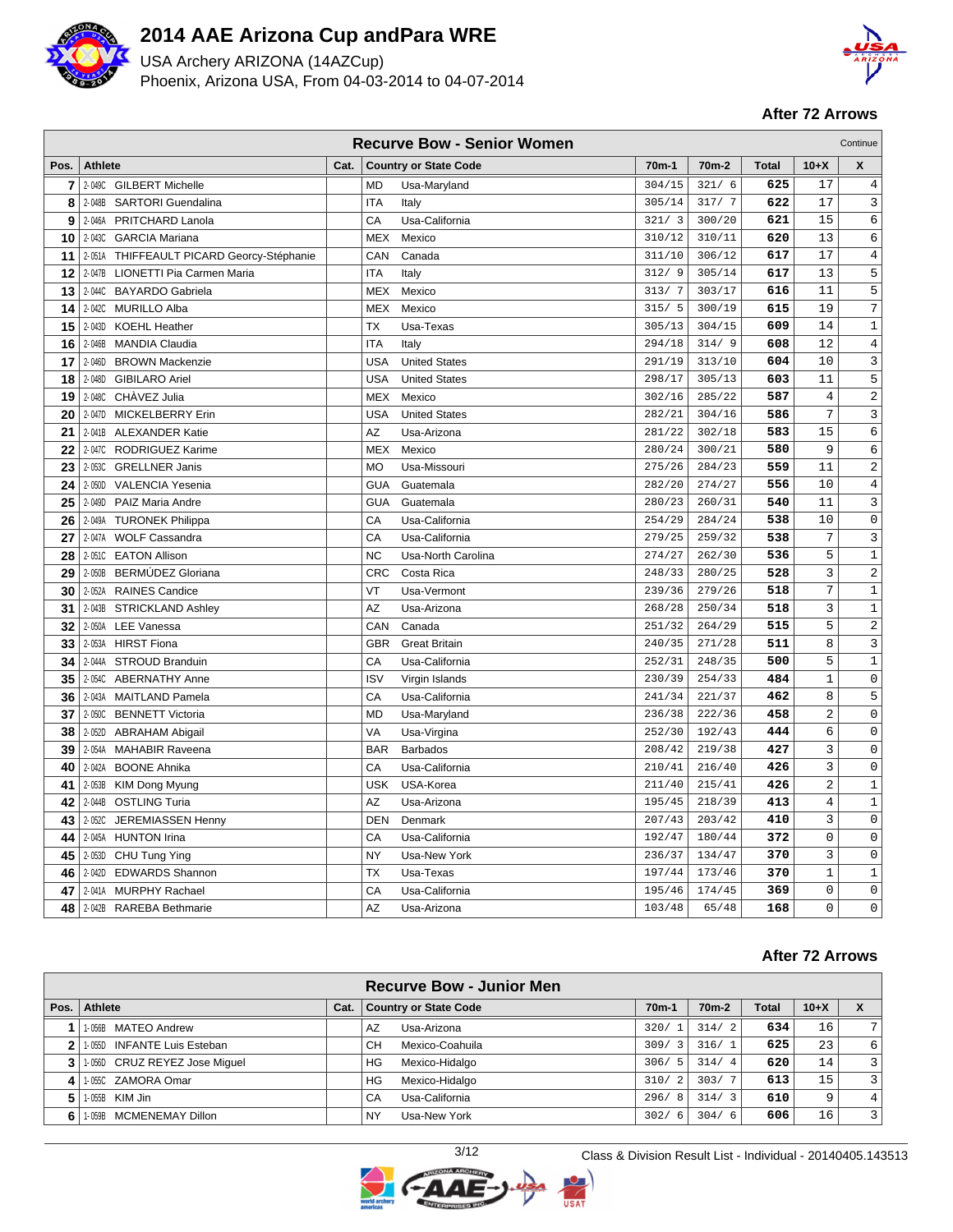

USA Archery ARIZONA (14AZCup) Phoenix, Arizona USA, From 04-03-2014 to 04-07-2014



## **After 72 Arrows**

|      |                                    |      |            | <b>Recurve Bow - Junior Men</b> |         |                    |       |                 | Continue       |
|------|------------------------------------|------|------------|---------------------------------|---------|--------------------|-------|-----------------|----------------|
| Pos. | Athlete                            | Cat. |            | <b>Country or State Code</b>    | $70m-1$ | 70 <sub>m</sub> -2 | Total | $10+X$          | $\mathbf{x}$   |
| 7    | 1-056A NITTA Kent                  |      | CA         | Usa-California                  | 307/4   | 299/8              | 606   | 12              | 2              |
| 8    | <b>MILLER Caleb</b><br>$-058B$     |      | CO.        | Usa-Colorado                    | 297/7   | 307/5              | 604   | 14              | 5              |
| 9    | -058C OLSON Alexander              |      | IA         | Usa-lowa                        | 294/9   | 295/9              | 589   | 13              | 6              |
| 10   | -055A PARK David                   |      | CA         | Usa-California                  | 283/10  | 279/12             | 562   | 13              | 3              |
| 11   | -058A CUNNINGHAM, JR. Daniel       |      | CA         | Usa-California                  | 268/15  | 290/10             | 558   | 10              | 6              |
| 12   | I-057B COLE Donnie                 |      | AZ         | Usa-Arizona                     | 279/11  | 277/13             | 556   | 3               | $\mathbf 0$    |
| 13   | 1-059C KIM Min Ki                  |      | <b>USK</b> | USA-Korea                       | 272/13  | 282/11             | 554   | 10              | 1              |
| 14   | 1-057C BISINGER Zackary            |      | IA         | Usa-lowa                        | 270/14  | 275/14             | 545   | 4               | $\mathbf 0$    |
| 15   | CANO MENDEZ Jose Antonio<br>1-057D |      | DF         | Mexico-DF                       | 262/17  | 272/15             | 534   | 7               | $\overline{a}$ |
| 16   | I-054C URIARTE Pablo               |      | <b>BC</b>  | Mexico-Baja California          | 267/16  | 259/16             | 526   | 3               | 0              |
| 17   | 1-054B AGHILI Ardesher             |      | AZ         | Usa-Arizona                     | 274/12  | 246/18             | 520   | 6               | 4              |
| 18   | SON Young Woo<br>l-054A            |      | CA         | Usa-California                  | 239/18  | 241/19             | 480   | $7\overline{ }$ |                |
| 19   | <b>SHIN Andrew</b><br>I-056C       |      | CA         | Usa-California                  | 224/19  | 246/17             | 470   | 5               | 1              |
| 20   | 1-059D KOLKE Josef                 |      | WA         | Usa-Washington                  | 212/20  | 202/20             | 414   | 2               | $\mathbf{0}$   |

### **After 72 Arrows**

|              | <b>Recurve Bow - Junior Women</b> |      |                                |         |                    |              |                |                |  |  |  |  |
|--------------|-----------------------------------|------|--------------------------------|---------|--------------------|--------------|----------------|----------------|--|--|--|--|
| Pos.         | <b>Athlete</b>                    | Cat. | <b>Country or State Code</b>   | $70m-1$ | 70 <sub>m</sub> -2 | <b>Total</b> | $10+X$         | $\mathsf{x}$   |  |  |  |  |
|              | 2-058A KIM Stephanie              |      | Usa-California<br>CA           | 289/3   | 304/1              | 593          | 9              | $\overline{a}$ |  |  |  |  |
| $\mathbf{2}$ | <b>MISCIONE Anna</b><br>2-056A    |      | Usa-California<br>CA           | 295/1   | 297/4              | 592          | 9              | 3 <sup>1</sup> |  |  |  |  |
| 3            | CHÉNIER Virginie<br>2-059B        |      | Canada<br>CAN                  | 289/2   | 299/2              | 588          | 10             | 4              |  |  |  |  |
| 4            | <b>EICH Madison</b><br>2-056B     |      | Usa-Washington<br><b>WA</b>    | 289/4   | 294/6              | 583          | 10             | 5              |  |  |  |  |
| 5            | 2-055A HAN Jenny                  |      | Usa-California<br>CA           | 282/8   | 298/3              | 580          | 6              | $\vert$ 2      |  |  |  |  |
| 6            | 2-057A CLAMON Lauren              |      | CA<br>Usa-California           | 283/7   | 295/5              | 578          | 8              | $\overline{a}$ |  |  |  |  |
| 7            | 2-057C AHN Jenna                  |      | CA<br>Usa-California           | 286/5   | 287/8              | 573          | 11             | 2              |  |  |  |  |
| 8            | 2-056D<br>YAMAGUCHI Karissa       |      | Usa-Arizona<br>AZ              | 285/6   | 287/7              | 572          | 12             | 4 <sup>1</sup> |  |  |  |  |
| 9            | VÁZQUEZ Paulina<br>2-057D         |      | <b>NL</b><br>Mexico-Nuevo Leon | 261/9   | 276/10             | 537          | 7              | $\overline{a}$ |  |  |  |  |
| 10           | 2-060C ROMERO Regina              |      | Guatemala<br><b>GUA</b>        | 259/10  | 276/9              | 535          | 6              | $\sqrt{2}$     |  |  |  |  |
| 11           | 2-058C PELTON Cassandra           |      | GA<br>Usa-Georgia              | 246/11  | 263/12             | 509          | $\overline{4}$ | 2              |  |  |  |  |
| 12           | 2-055B<br><b>MCGRATH Megan</b>    |      | <b>WA</b><br>Usa-Washington    | 234/13  | 250/13             | 484          | $\overline{4}$ | $\overline{2}$ |  |  |  |  |
| 13           | 2-059C NEWMAN Blaise              |      | Usa-Oklahoma<br>OK             | 207/16  | 272/11             | 479          | 6              | 4              |  |  |  |  |
| 14           | 2-060B LOXTERKAMP Elizabeth       |      | Usa-Maine<br><b>ME</b>         | 239/12  | 230/14             | 469          | 3              |                |  |  |  |  |
| 15           | <b>BELL Rebecca</b><br>$2 - 055D$ |      | AZ<br>Usa-Arizona              | 203/17  | 215/15             | 418          | $\overline{4}$ | $\overline{a}$ |  |  |  |  |
| 16           | 2-059A PARK Jiah                  |      | Usa-California<br>CA           | 201/18  | 207/16             | 408          | $\overline{3}$ | $\overline{0}$ |  |  |  |  |
| 17           | 2-055C YON Iris                   |      | Usa-California<br>CA           | 209/15  | 196/17             | 405          | 2              | $\mathbf 0$    |  |  |  |  |
| 18           | 2-057B CHUN Saewon                |      | <b>USK</b><br>USA-Korea        | 211/14  | 179/18             | 390          | 4              | 1              |  |  |  |  |
| 19           | 2-058B PARK Hyeongeun             |      | USA-Korea<br><b>USK</b>        | 172/19  | 86/19              | 258          | $\overline{4}$ | $\mathbf{0}$   |  |  |  |  |
| 20           | 2-060A LEE Yeseulmi               |      | Usa-California<br>CA           | 130/20  | 53/20              | 183          | $\mathbf{1}$   | $\mathbf 0$    |  |  |  |  |

#### **After 72 Arrows**

|      |                        |      | <b>Recurve Bow - Cadet Men</b>      |                        |                    |              |        |                |
|------|------------------------|------|-------------------------------------|------------------------|--------------------|--------------|--------|----------------|
| Pos. | Athlete                | Cat. | <b>Country or State Code</b>        | $60m-1$                | 60 <sub>m</sub> -2 | <b>Total</b> | $10+X$ | X              |
|      | 1-063C OHLENDORF Jake  |      | Usa-California<br>CA                | 326/                   | 321/4              | 647          | 23     | 3              |
| 2    | 1-069C KIM Geun        |      | Usa-California<br>CA                | 326/<br>2              | 319/6              | 645          | 16     | 3              |
| 3    | 1-072D FOWLE Brandon   |      | Usa-Massachusetts<br><b>MA</b>      | 314/<br>6              | 328/1              | 642          | 23     | 8              |
| 4    | 1-068D SHEDROFF Noah   |      | OH<br>Usa-Ohio                      | 314/<br>- 5            | 323/2              | 637          | 20     | 7 <sub>1</sub> |
| 5    | 1-061D CASTRO Jesus    |      | <b>BC</b><br>Mexico-Baja California | 318/<br>$\overline{4}$ | 318/7              | 636          | 17     | 6              |
| 6    | 1-065D FIGUEROA Mario  |      | Mexico-Baja California<br><b>BC</b> | 310/10                 | 322/3              | 632          | 20     | 5              |
|      | 1-065B LEE Ha Hyun     |      | USA-Korea<br>USK                    | 320/<br>3              | 310/14             | 630          | 16     | 6              |
| 8    | 1-070C KIM Minsoo      |      | Usa-California<br>CA                | 310/12                 | 319/5              | 629          | 15     |                |
| 9    | 1-063D BARRAGAN Victor |      | BC.<br>Mexico-Baja California       | 310/11                 | 318/8              | 628          | 15     | 6              |

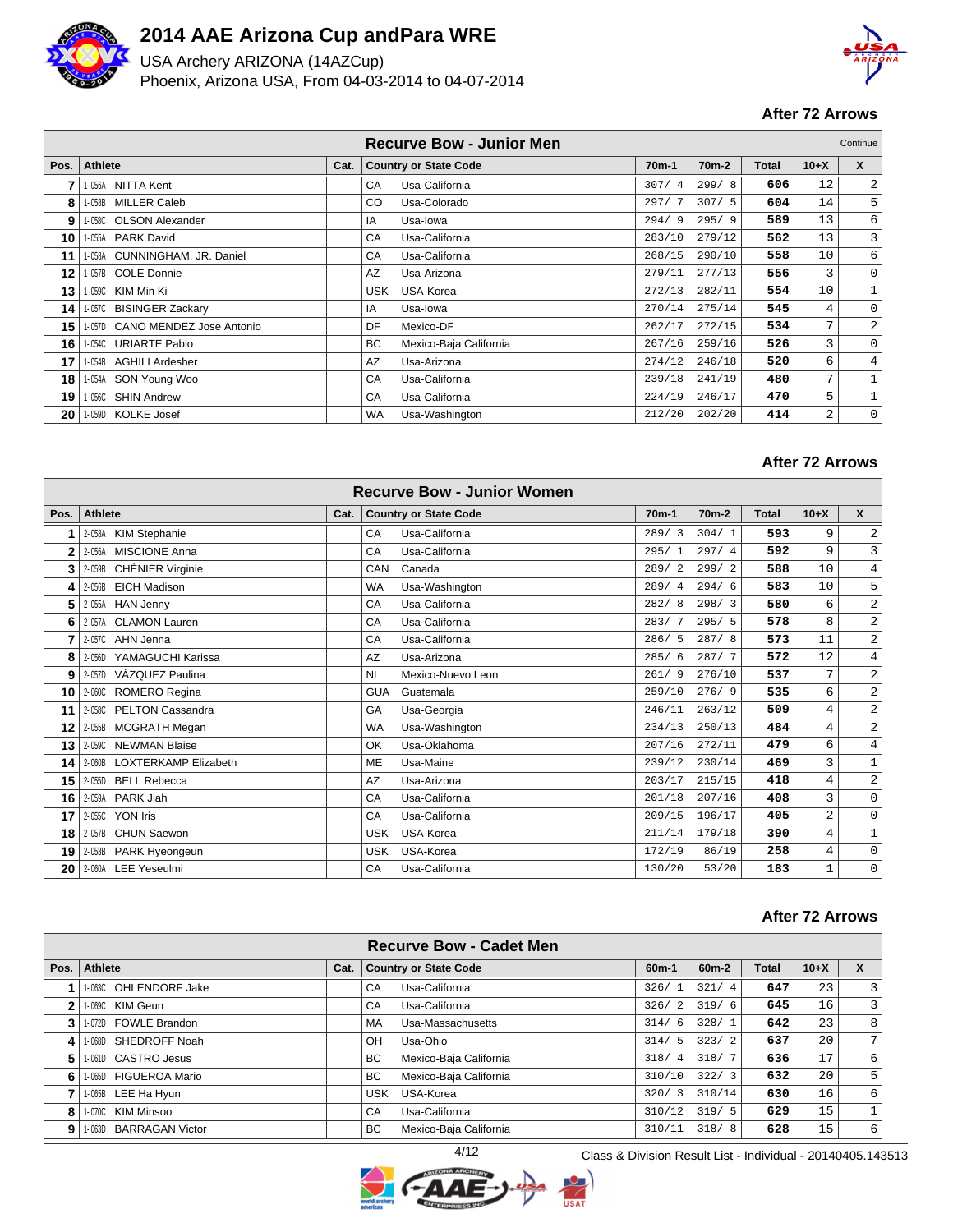

USA Archery ARIZONA (14AZCup) Phoenix, Arizona USA, From 04-03-2014 to 04-07-2014



### **After 72 Arrows**

|      |                                        |            | <b>Recurve Bow - Cadet Men</b> |        |         |              |        | Continue         |
|------|----------------------------------------|------------|--------------------------------|--------|---------|--------------|--------|------------------|
| Pos. | <b>Athlete</b><br>Cat.                 |            | <b>Country or State Code</b>   | 60m-1  | $60m-2$ | <b>Total</b> | $10+X$ | X                |
| 10   | 1-064D PEREZ Gabriel                   | BC         | Mexico-Baja California         | 308/16 | 316/9   | 624          | 13     | 7                |
| 11   | <b>ARELLANO Humberto</b><br>1-062D     | BC         | Mexico-Baja California         | 311/9  | 313/10  | 624          | 13     | $\overline{4}$   |
| 12   | 1-061C CHO Elliot                      | CA         | Usa-California                 | 309/14 | 312/12  | 621          | 13     | 5                |
| 13   | 1-067D BRAENDLE Gus                    | <b>TX</b>  | Usa-Texas                      | 309/15 | 311/13  | 620          | 17     | 5                |
| 14   | 1-074B<br><b>BITNER-PARISH Matthew</b> | <b>MD</b>  | Usa-Maryland                   | 313/7  | 306/19  | 619          | 9      | $\sqrt{4}$       |
| 15   | 1-074A KLUS John                       | WI         | Usa-Wisconsin                  | 308/17 | 307/16  | 615          | 11     | 5                |
| 16   | 1-069D OLIVER Ryan                     | FL         | Usa-Florida                    | 310/13 | 304/22  | 614          | 11     | $\sqrt{2}$       |
| 17   | <b>ADAME David</b><br>1-073D           | <b>CH</b>  | Mexico-Coahuila                | 312/8  | 301/23  | 613          | 21     | 6                |
| 18   | 1-068B<br><b>BULLIS Brian</b>          | AZ         | Usa-Arizona                    | 299/21 | 312/11  | 611          | 14     | 3                |
| 19   | <b>OFFCHISS Cody</b><br>1-070B         | <b>OR</b>  | Usa-Oregon                     | 303/19 | 306/20  | 609          | 12     | $\mathbf 1$      |
| 20   | <b>PARK Nathan</b><br>1-063A           | CA         | Usa-California                 | 304/18 | 299/26  | 603          | 18     | $\sqrt{2}$       |
| 21   | <b>CONLEY Hunter</b><br>1-062B         | CA         | Usa-California                 | 293/24 | 309/15  | 602          | 12     | $\sqrt{2}$       |
| 22   | <b>ANCIRA Victor</b><br>1-074D         | <b>CH</b>  | Mexico-Coahuila                | 299/20 | 301/24  | 600          | 11     | 5                |
| 23   | 1-067B FOX, JR. Joe                    | AZ         | Usa-Arizona                    | 291/26 | 307/16  | 598          | 13     | 5                |
| 24   | 1-061A RYU Kwang Hyun                  | CA         | Usa-California                 | 287/27 | 304/21  | 591          | 13     | $1\,$            |
| 25   | <b>YUN Samuel</b><br>1-068C            | CA         | Usa-California                 | 283/30 | 307/18  | 590          | 13     | $\,1$            |
| 26   | 1-073A<br><b>CHANG Sean</b>            | CA         | Usa-California                 | 286/28 | 298/27  | 584          | 17     | 3                |
| 27   | 1-064A<br><b>CHOI Matthew</b>          | CA         | Usa-California                 | 278/33 | 301/24  | 579          | 8      | $\,4$            |
| 28   | LEE Ji Dam<br>1-064C                   | CA         | Usa-California                 | 294/23 | 284/30  | 578          | 8      | 3                |
| 29   | 1-071B LAWTON Ralph                    | PA         | Usa-Pennsylvania               | 283/31 | 295/28  | 578          | 6      | $\sqrt{2}$       |
| 30   | 1-072B<br>KIM Joony                    | ID         | Usa-Idaho                      | 294/22 | 271/41  | 565          | 10     | $\sqrt{2}$       |
| 31   | <b>CHRISTENSEN Trevor</b><br>1-071D    | WA         | Usa-Washington                 | 283/29 | 279/35  | 562          | 12     | $\epsilon$       |
| 32   | 1-062A LI Linus                        | CA         | Usa-California                 | 275/34 | 281/32  | 556          | 3      | $\mathbf 1$      |
| 33   | 1-062C LEE Je-Oh (Daniel)              | CA         | Usa-California                 | 268/37 | 284/31  | 552          | 6      | $\mathbf 1$      |
| 34   | 1-072C KANG Matthew                    | СA         | Usa-California                 | 264/39 | 286/29  | 550          | 6      | 4                |
| 35   | 1-071A SUK Andrew                      | CA         | Usa-California                 | 269/36 | 280/33  | 549          | 9      | $1\,$            |
| 36   | 1-069A PARK Sean                       | CA         | Usa-California                 | 271/35 | 277/38  | 548          | 5      | $\mathbb O$      |
| 37   | 1-064B<br>KIM Sang Hyo                 | <b>USK</b> | USA-Korea                      | 292/25 | 254/44  | 546          | 6      | $\boldsymbol{2}$ |
| 38   | 1-067C LEE David                       | CA         | Usa-California                 | 278/32 | 267/42  | 545          | 8      | $\,1\,$          |
| 39   | 1-066D<br><b>KOCUREK Zachary</b>       | TX         | Usa-Texas                      | 266/38 | 278/36  | 544          | 5      | $\mathbf{3}$     |
| 40   | 1-073C FLYNN Brendan                   | CA         | Usa-California                 | 259/40 | 276/39  | 535          | 9      | 4                |
| 41   | 1-070A GADDAMADUGU Pranav              | CA         | Usa-California                 | 255/41 | 279/34  | 534          | 6      | $\sqrt{2}$       |
| 42   | 1-066B LEE Sean                        | <b>USK</b> | USA-Korea                      | 254/43 | 277/37  | 531          | 6      | $\mathbf 1$      |
| 43   | 1-068A HAN Isaac                       | СA         | Usa-California                 | 243/46 | 275/40  | 518          | 9      | $\sqrt{2}$       |
| 44   | 1-063B LEE Donghyeon                   | <b>USK</b> | USA-Korea                      | 254/42 | 248/46  | 502          | 9      | $\sqrt{2}$       |
| 45   | 1-071C KIM Daniel                      | CA         | Usa-California                 | 249/44 | 252/45  | 501          | 5      | $\sqrt{2}$       |
| 46   | 1-072A LEE Kenn                        | CA         | Usa-California                 | 237/48 | 262/43  | 499          | 4      | $\,1$            |
| 47   | 1-067A OH Benjamin                     | СA         | Usa-California                 | 243/47 | 243/47  | 486          | 5      | $\mathbf{1}$     |
| 48   | 1-070D HIRST Curtis                    | GBR.       | <b>Great Britain</b>           | 248/45 | 228/50  | 476          | 5      | $\mathbf{1}$     |
| 49   | 1-066A CHOI Brandon                    | СA         | Usa-California                 | 222/50 | 230/49  | 452          | 6      | 1                |
| 50   | 1-069B LEE Matias                      | <b>PAN</b> | Panama                         | 227/49 | 224/51  | 451          | 6      | 1                |
| 51   | 1-061B LEE Albert                      | СA         | Usa-California                 | 208/51 | 242/48  | 450          | 8      | $1\,$            |
| 52   | 1-065A PAN, JR. Patrick                | СA         | Usa-California                 | 117/53 | 173/53  | 290          | 0      | $\mathbf 0$      |
| 53   | 1-066C NUNNA Tanay                     | СA         | Usa-California                 | 51/54  | 216/52  | 267          | 2      | 0                |
| 54   | 1-065C KELLY Joshua                    | CA         | Usa-California                 | 124/52 | 79/54   | 203          | 0      | 0                |

| <b>Recurve Bow - Cadet Women</b> |      |                                     |           |                        |              |        |                 |  |  |  |  |
|----------------------------------|------|-------------------------------------|-----------|------------------------|--------------|--------|-----------------|--|--|--|--|
| Pos.   Athlete                   | Cat. | <b>Country or State Code</b>        | $60m-1$   | 60 <sub>m</sub> -2     | <b>Total</b> | $10+X$ |                 |  |  |  |  |
| 1 2-064B CLAPS Eliana            |      | Usa-Washington<br><b>WA</b>         | 320/1     | 321/<br>$\overline{2}$ | 641          | 2.2    | 11 <sup>1</sup> |  |  |  |  |
| 2 2 2 069B MARQUEZ Rebeca        |      | Mexico-Baja California<br><b>BC</b> | 305/<br>4 | 328/<br>$\overline{1}$ | 633          | 18     | 6               |  |  |  |  |
| 3 2-074A KIM Grace               |      | Usa-California<br>CA                | 308/2     | 309/<br>$\mathbf{z}$   | 617          | 11     | 2               |  |  |  |  |

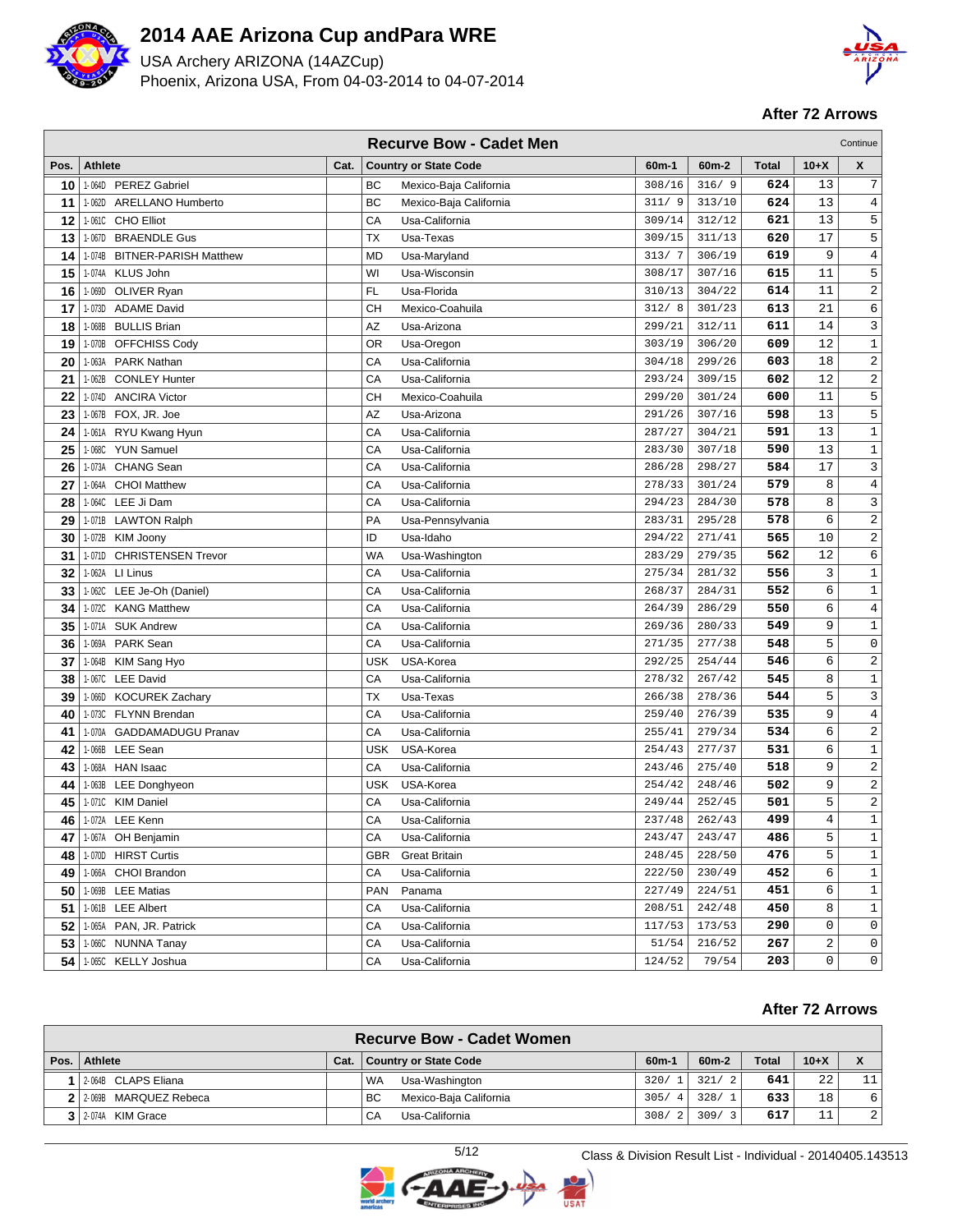

USA Archery ARIZONA (14AZCup) Phoenix, Arizona USA, From 04-03-2014 to 04-07-2014



|      |                |                               |      |           | <b>Recurve Bow - Cadet Women</b> |         |                        |              |                | Continue            |
|------|----------------|-------------------------------|------|-----------|----------------------------------|---------|------------------------|--------------|----------------|---------------------|
| Pos. | <b>Athlete</b> |                               | Cat. |           | <b>Country or State Code</b>     | $60m-1$ | $60m-2$                | <b>Total</b> | $10+X$         | $\pmb{\mathsf{X}}$  |
| 4    |                | 2-070B BUSWELL Alice          |      | МA        | Usa-Massachusetts                | 306/3   | 304/6                  | 610          | 11             | 2                   |
| 5    | 2-070C         | <b>PARK Danielle</b>          |      | СA        | Usa-California                   | 295/6   | 308/<br>$\overline{4}$ | 603          | 18             | 3                   |
| 6    | 2-061C         | <b>TAMAYO Amanda</b>          |      | СA        | Usa-California                   | 292/9   | 307/5                  | 599          | 13             | 4                   |
| 7    | 2-072C         | <b>SHIN Clare</b>             |      | CА        | Usa-California                   | 294/7   | 303/7                  | 597          | 14             | 2                   |
| 8    | 2-068A         | SIM Suzanna                   |      | СA        | Usa-California                   | 297/5   | 299/10                 | 596          | 11             | $\sqrt{2}$          |
| 9    | 2-064A         | <b>KIM Christine</b>          |      | CA        | Usa-California                   | 289/12  | 300/9                  | 589          | 11             | 5                   |
| 10   |                | 2-063B DRAKE Cara             |      | WA        | Usa-Washington                   | 289/13  | 298/11                 | 587          | 11             | $\,4$               |
| 11   | 2-072D         | <b>BULOS Lourdes</b>          |      | ΗG        | Mexico-Hidalgo                   | 283/16  | 297/12                 | 580          | 9              | 4                   |
| 12   | 2-066B         | LOPEZ Andrea                  |      | ВC        | Mexico-Baja California           | 273/24  | 302/8                  | 575          | 14             | 4                   |
| 13   | 2-061B         | <b>DRAKE Kelsey</b>           |      | <b>WA</b> | Usa-Washington                   | 291/10  | 284/15                 | 575          | 13             | 3                   |
| 14   | 2-067B         | <b>CANO Carolina</b>          |      | ВC        | Mexico-Baja California           | 280/19  | 295/13                 | 575          | 9              | 5                   |
| 15   | 2-062C         | <b>LIM Rebecca</b>            |      | СA        | Usa-California                   | 286/15  | 288/14                 | 574          | 8              | 3                   |
| 16   | 2-062A         | YOO Joyce                     |      | CА        | Usa-California                   | 290/11  | 283/17                 | 573          | 13             | 1                   |
| 17   |                | 2-073A YU Aileen              |      | CA        | Usa-California                   | 293/8   | 275/21                 | 568          | 11             | 5                   |
| 18   | 2-067A         | <b>KIM Rachael</b>            |      | CA        | Usa-California                   | 281/17  | 282/18                 | 563          | 9              | $\mathbf{3}$        |
| 19   | 2-068B         | <b>VILLA Ana-Karen</b>        |      | BС        | Mexico-Baja California           | 287/14  | 274/22                 | 561          | 8              | $\sqrt{2}$          |
| 20   | 2-065C         | <b>BURNS Mina</b>             |      | СA        | Usa-California                   | 277/22  | 280/19                 | 557          | 7              | $\boldsymbol{2}$    |
| 21   | $2 - 066C$     | <b>KANG JoonHee Ariel</b>     |      | CA        | Usa-California                   | 280/20  | 274/22                 | 554          | 6              | $\mathbf{1}$        |
| 22   | 2-071D         | <b>TURINA Nicole</b>          |      | HI        | Usa-Hawaii                       | 280/18  | 272/24                 | 552          | 8              | $\,4$               |
| 23   | 2-072B         | SMITH Isabelle                |      | ΟН        | Usa-Ohio                         | 265/28  | 283/16                 | 548          | 9              | 4                   |
| 24   | 2-065A         | <b>HWANG Angella</b>          |      | СA        | Usa-California                   | 277/21  | 269/26                 | 546          | 11             | $\boldsymbol{2}$    |
| 25   | 2-072A         | <b>KIM Diana</b>              |      | CА        | Usa-California                   | 271/25  | 270/25                 | 541          | 5              | $\mathbf{1}$        |
| 26   |                | 2-071A PAN Katherine          |      | CA        | Usa-California                   | 263/29  | 277/20                 | 540          | 8              | $\sqrt{2}$          |
| 27   | 2-068D         | CHO Soo Min                   |      | USK       | USA-Korea                        | 274/23  | 263/29                 | 537          | 3              | $\mathbf 1$         |
| 28   | 2-069D         | CHOI Yoonseo                  |      | USK       | USA-Korea                        | 268/27  | 264/28                 | 532          | 5              | $\sqrt{2}$          |
| 29   | 2-061D         | <b>AGHILI Yasmin</b>          |      | ΑZ        | Usa-Arizona                      | 269/26  | 261/30                 | 530          | 4              | $\boldsymbol{2}$    |
| 30   | 2-070A         | <b>YON Elina</b>              |      | CA        | Usa-California                   | 256/31  | 259/31                 | 515          | 7              | 3                   |
| 31   | 2-071B         | YUE Kai-Lou                   |      | MA        | Usa-Massachusetts                | 257/30  | 249/34                 | 506          | 5              | $\mathbf 0$         |
| 32   | 2-074B         | <b>HARRIS Emma</b>            |      | FL        | Usa-Florida                      | 246/33  | 256/32                 | 502          | $\mathbf{1}$   | $\mathbf 0$         |
| 33   | $2 - 068C$     | <b>CHAN Nicole</b>            |      | СA        | Usa-California                   | 242/34  | 251/33                 | 493          | 6              | $\mathbf 1$         |
| 34   |                | 2-071C MIN Songhee            |      | СA        | Usa-California                   | 228/42  | 264/27                 | 492          | 6              | $\mathbf{1}$        |
| 35   | 2-062D         | RODRIGUEZ Eleanor             |      | AZ        | Usa-Arizona                      | 250/32  | 242/37                 | 492          | $\mathbf{1}$   | $\mathbf 0$         |
| 36   | 2-062B         | <b>WHITE Sabrina</b>          |      | WA        | Usa-Washington                   | 237/38  | 242/36                 | 479          | 7              | $\mathbf 0$         |
| 37   |                | 2-064C CHUNG Hye sim          |      | СA        | Usa-California                   | 236/40  | 243/35                 | 479          | 5              | $\overline{c}$      |
| 38   |                | 2-061A FERKO Kate             |      | СA        | Usa-California                   | 242/35  | 235/39                 | 477          | $\mathbf{1}$   | $\mathbf 0$         |
| 39   |                | 2-074C CHOO Young Joo         |      | CА        | Usa-California                   | 239/36  | 235/38                 | 474          | 3              | $\mathbf 1$         |
| 40   |                | 2-063C LEE Jie-Ae             |      | CA        | Usa-California                   | 237/37  | 229/41                 | 466          | 5              | $\mathbf{1}$        |
|      |                | 41   2-064D PETERSHEIM Haley  |      | AΖ        | Usa-Arizona                      | 236/40  | 219/42                 | 455          | 3              | $\mathbf{1}$        |
| 42   |                | 2-069A KIM Michelle           |      | CА        | Usa-California                   | 237/39  | 202/44                 | 439          | 4              | $\mathsf{O}$        |
|      |                | 43 2-073B GUNTERMAN Elizabeth |      | ΤN        | Usa-Tennessee                    | 194/45  | 230/40                 | 424          | $\overline{4}$ | 2                   |
| 44   |                | 2-065D SPORE Sidney           |      | ΑZ        | Usa-Arizona                      | 193/46  | 211/43                 | 404          | 2              | $\mathbf 0$         |
|      |                | 45 2-0700 KIM Linsey          |      | HI        | Usa-Hawaii                       | 209/44  | 194/47                 | 403          | 0              | $\mathsf 0$         |
|      |                | 46 2-069C PARK Alice          |      | СA        | Usa-California                   | 187/48  | 199/45                 | 386          | 3              | $\mathbf 1$         |
|      |                | 47   2-073C SUH Candace       |      | СA        | Usa-California                   | 192/47  | 193/48                 | 385          | 1              | 0                   |
|      |                | 48 2-063A KIM Julie           |      | СA        | Usa-California                   | 227/43  | 154/50                 | 381          | 5              | 2                   |
|      |                | 49   2-0670 NA Hyewon         |      | USK       | USA-Korea                        | 163/49  | 194/46                 | 357          | 1              | $\mathbf{1}$        |
|      |                | $50$   2-063D EALY Sydney     |      | AZ        | Usa-Arizona                      | 129/50  | 176/49                 | 305          | 2              | $\mathsf{O}$        |
|      |                | 51 2-066A KIM Erika           |      | СA        | Usa-California                   | 123/51  | 124/51                 | 247          | 1              | $\mathsf{O}\xspace$ |

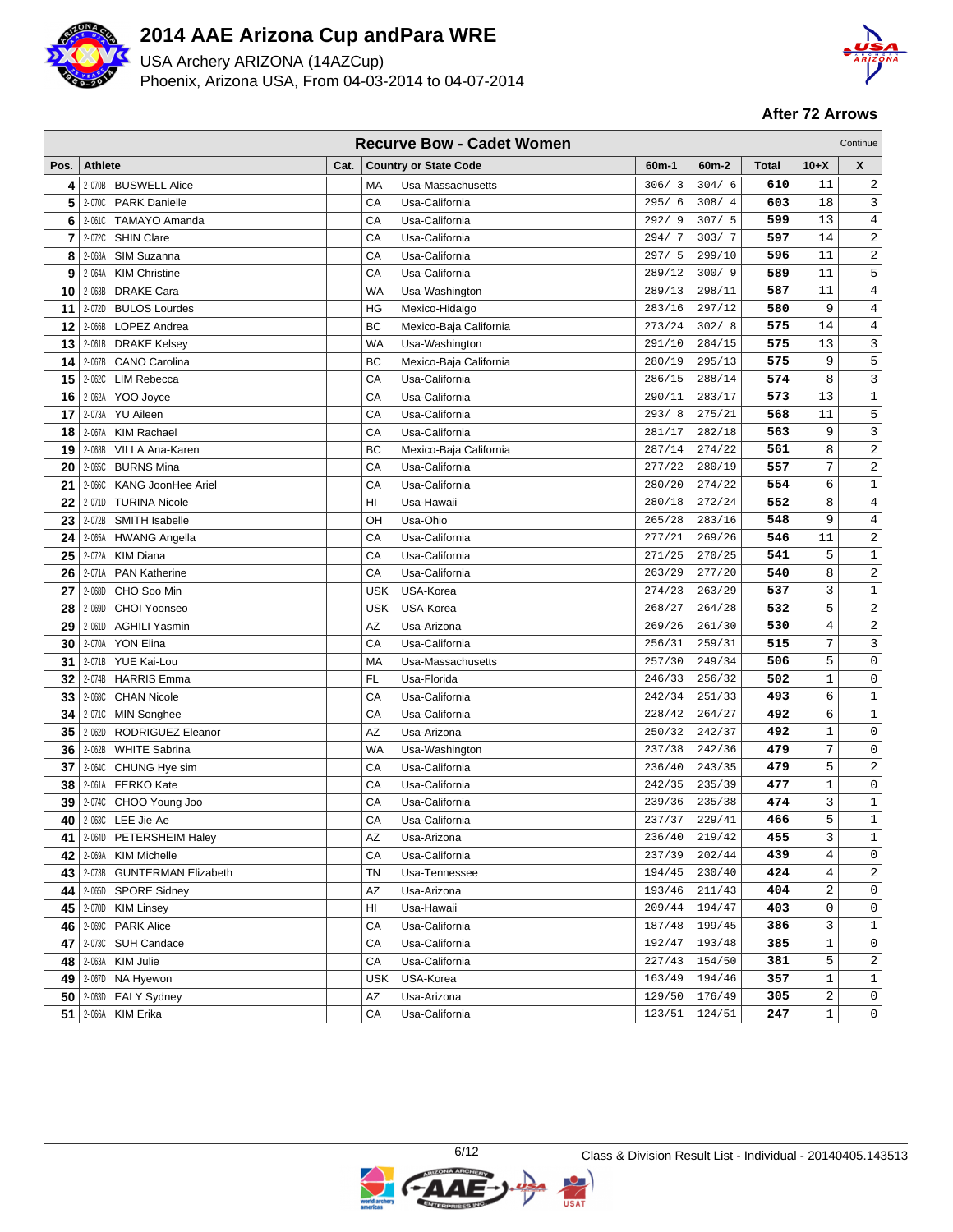

USA Archery ARIZONA (14AZCup) Phoenix, Arizona USA, From 04-03-2014 to 04-07-2014



## **After 72 Arrows**

| Recurve Bow - Open Men - Para |                           |  |                              |           |                    |       |        |                |  |  |  |
|-------------------------------|---------------------------|--|------------------------------|-----------|--------------------|-------|--------|----------------|--|--|--|
| Pos.                          | Athlete                   |  | Cat.   Country or State Code | $70m-1$   | 70 <sub>m</sub> -2 | Total | $10+X$ | X              |  |  |  |
|                               | 1-046C LUKOW Michael      |  | UT<br>Usa-Utah               | 296/<br>3 | 298/2              | 594   | 13     | 4              |  |  |  |
| 2                             | 1-032B JUNG Young Joo     |  | KDVSC-Korea<br><b>KOR</b>    | 300/1     | 291/3              | 591   | 9      | 7 <sub>1</sub> |  |  |  |
| 3                             | 1-044B REZENDE Luciano    |  | Brazil<br>BRA                | 298/2     | 285/5              | 583   | 8      |                |  |  |  |
| 4                             | 1-043D PALUMBO Timothy    |  | Usa-New York<br>NY.          | 280/5     | 300/1              | 580   | 7      | 2              |  |  |  |
| 5                             | 1-040B AJIMA Yutaka       |  | JPN<br>Japan                 | 289/4     | 289/4              | 578   | 11     | 4              |  |  |  |
| 6                             | 1-031B CHOI Jeung Youn    |  | KDVSC-Korea<br>KOR           | 260/7     | 273/6              | 533   | 4      |                |  |  |  |
|                               | 1-037C WATANABE Masayoshi |  | JPN<br>Japan                 | 266/6     | 263/7              | 529   | 5      | $\overline{a}$ |  |  |  |
| 8                             | 1-050B PERRY Robert       |  | Usa-Idaho<br>ID              | 246/9     | 260/9              | 506   | 7      | 3              |  |  |  |
| g                             | 1-049B WOLFE Russell      |  | Usa-Oklahoma<br>OK           | 247/8     | 252/10             | 499   | 1      |                |  |  |  |
| 10                            | 1-033B KOO Ja Yong        |  | KDVSC-Korea<br><b>KOR</b>    | 230/10    | 263/8              | 493   | 4      |                |  |  |  |

#### **After 72 Arrows**

|                             |      |            | Recurve Bow - Open Women - Para |                    |                    |       |        |                |
|-----------------------------|------|------------|---------------------------------|--------------------|--------------------|-------|--------|----------------|
| Pos.   Athlete              | Cat. |            | <b>Country or State Code</b>    | 70 <sub>m</sub> -1 | 70 <sub>m</sub> -2 | Total | $10+X$ |                |
| 12-051B FORD Lee            |      | GA         | Usa-Georgia                     | 272/2              | 287/1              | 559   | 12.    |                |
| 2 2-054B KISS-JOHNSON Kinga |      | SC         | Usa-South Carolina              | 279/1              | 266/2              | 545   | 6      | $\overline{0}$ |
| 3 2.052B LAYOLLE Patricia   |      | <b>BRA</b> | Brazil                          | 228/3              | 206/3              | 434   | 5.     | 2 <sup>1</sup> |
| 4 2-044D DUPREE Lori        |      | TX         | Usa-Texas                       | 189/<br>-4         | 184/4              | 373   |        | $\Omega$       |
| 2-045B WALLACE Teresa       |      | SC         | Usa-South Carolina              | 109/<br>$-5$       | 100/<br>- 5        | 209   |        | $\overline{0}$ |

#### **After 72 Arrows**

| <b>Compound Bow - Senior Men</b> |                                       |      |                                    |         |         |              |        |    |  |  |  |
|----------------------------------|---------------------------------------|------|------------------------------------|---------|---------|--------------|--------|----|--|--|--|
| Pos.                             | <b>Athlete</b>                        | Cat. | <b>Country or State Code</b>       | $50m-1$ | $50m-2$ | <b>Total</b> | $10+X$ | X  |  |  |  |
| 1                                | 2-036A ANDERSON Steve                 |      | Usa-Idaho<br>ID                    | 351/4   | 356/1   | 707          | 59     | 21 |  |  |  |
| $\mathbf{2}$                     | 2-032B<br><b>GELLENTHIEN Braden</b>   |      | <b>USA</b><br><b>United States</b> | 353/3   | 352/3   | 705          | 57     | 32 |  |  |  |
| 3                                | <b>WILDE Reo</b><br>2-030B            |      | <b>United States</b><br><b>USA</b> | 354/1   | 350/8   | 704          | 56     | 27 |  |  |  |
| 4                                | <b>DEATON Bridger</b><br>2-031B       |      | <b>USA</b><br><b>United States</b> | 354/1   | 349/11  | 703          | 55     | 29 |  |  |  |
| 5                                | <b>PAGNI Sergio</b><br>2-038A         |      | <b>ITA</b><br>Italy                | 350/6   | 352/2   | 702          | 55     | 28 |  |  |  |
| 6                                | QUEVEDO Cecilio E.<br>2-024C          |      | <b>MEX</b><br>Mexico               | 349/8   | 348/12  | 697          | 53     | 20 |  |  |  |
| 7                                | <b>BROADWATER Jesse</b><br>2-038C     |      | PA<br>Usa-Pennsylvania             | 349/7   | 348/13  | 697          | 51     | 29 |  |  |  |
| 8                                | DELOCHE Pierre-Julien<br>2-039A       |      | <b>FRA</b><br>France               | 347/11  | 350/7   | 697          | 49     | 29 |  |  |  |
| 9                                | <b>HERNANDEZ Roberto</b><br>2-039B    |      | <b>ESA</b><br>El Salvador          | 348/9   | 347/14  | 695          | 49     | 30 |  |  |  |
| 10                               | 2-025C FIERRO Julio                   |      | Mexico<br><b>MEX</b>               | 346/14  | 349/9   | 695          | 48     | 24 |  |  |  |
| 11                               | WILLETT, JR. Rodger<br>2-020B         |      | VA<br>Usa-Virgina                  | 344/18  | 350/6   | 694          | 50     | 19 |  |  |  |
| 12                               | 2-032D<br><b>ENGLISH Ben</b>          |      | Usa-Oregon<br><b>OR</b>            | 343/20  | 351/5   | 694          | 48     | 26 |  |  |  |
| 13                               | ZAMANINEJAD Reza<br>2-012C            |      | Usa-California<br>CA               | 340/29  | 352/4   | 692          | 48     | 21 |  |  |  |
| 14                               | 2-018A NICHOLSON Zach                 |      | Usa-Arizona<br>AZ                  | 350/5   | 342/24  | 692          | 47     | 19 |  |  |  |
| 15                               | <b>WILDE Logan</b><br>2-039C          |      | Usa-Utah<br>UT                     | 347/10  | 345/18  | 692          | 46     | 11 |  |  |  |
| 16                               | <b>CARDOSO Mario</b><br>2-018C        |      | <b>MEX</b><br>Mexico               | 346/15  | 346/16  | 692          | 45     | 22 |  |  |  |
| 17                               | 2-034C PELLEGRINO William             |      | Usa-Colorado<br>CO                 | 342/22  | 349/10  | 691          | 46     | 21 |  |  |  |
| 18                               | <b>BASS Henry</b><br>2-025A           |      | UT<br>Usa-Utah                     | 343/21  | 346/17  | 689          | 43     | 20 |  |  |  |
| 19                               | <b>MEDINA Adolfo</b><br>$2 - 022C$    |      | Mexico<br><b>MEX</b>               | 341/26  | 347/15  | 688          | 41     | 17 |  |  |  |
| 20                               | <b>TAYLOR Dacota</b><br>$2 - 030A$    |      | <b>TX</b><br>Usa-Texas             | 346/16  | 341/27  | 687          | 43     | 14 |  |  |  |
| 21                               | ROUSSEAU Simon<br>2-016C              |      | CAN<br>Canada                      | 346/13  | 341/28  | 687          | 43     | 8  |  |  |  |
| 22                               | 2-009C<br><b>KELLY Connor</b>         |      | CA<br>Usa-California               | 344/19  | 342/23  | 686          | 44     | 14 |  |  |  |
| 23                               | SIEMERING Ken<br>2-028C               |      | <b>WA</b><br>Usa-Washington        | 340/30  | 343/22  | 683          | 40     | 15 |  |  |  |
| 24                               | <b>SULLIVAN Matt</b><br>2-039D        |      | Usa-Utah<br>UT                     | 340/32  | 343/21  | 683          | 37     | 14 |  |  |  |
| 25                               | CARDONA Camilo<br>2-028B              |      | COL<br>Colombia                    | 341/27  | 342/26  | 683          | 37     | 9  |  |  |  |
| 26                               | <b>GONZALEZ Rodolfo</b><br>$2 - 021C$ |      | Mexico<br><b>MEX</b>               | 340/28  | 340/30  | 680          | 42     | 18 |  |  |  |
| 27                               | <b>WILKIN Joe</b><br>$2 - 023D$       |      | MA<br>Usa-Massachusetts            | 346/12  | 333/44  | 679          | 37     | 17 |  |  |  |
| 28                               | 2-020C<br><b>JAIME Hafid</b>          |      | <b>MEX</b><br>Mexico               | 341/25  | 337/35  | 678          | 36     | 15 |  |  |  |

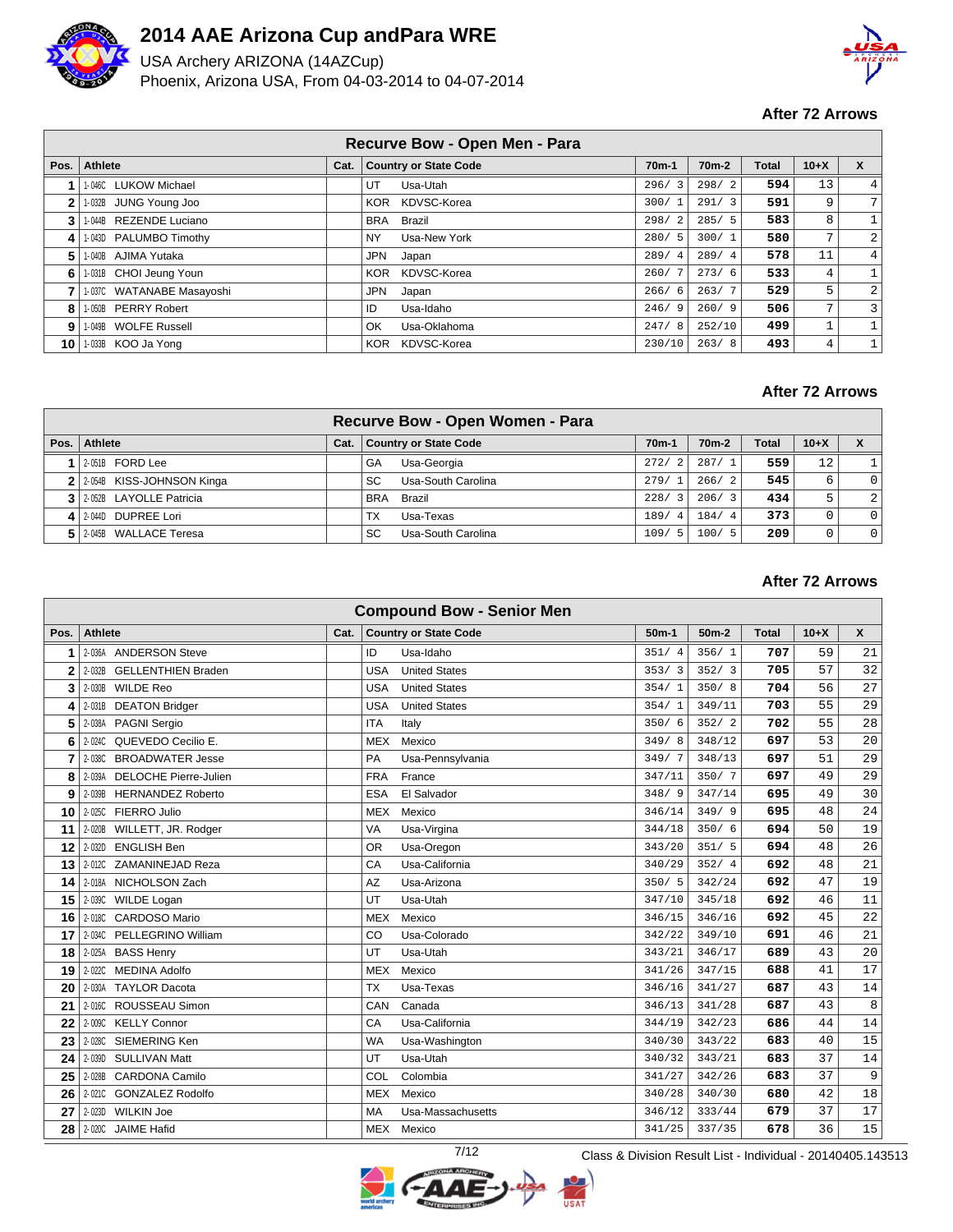

USA Archery ARIZONA (14AZCup) Phoenix, Arizona USA, From 04-03-2014 to 04-07-2014



|          | <b>Compound Bow - Senior Men</b><br>Continue |                                            |      |            |                              |                  |                  |            |          |                  |
|----------|----------------------------------------------|--------------------------------------------|------|------------|------------------------------|------------------|------------------|------------|----------|------------------|
| Pos.     | <b>Athlete</b>                               |                                            | Cat. |            | <b>Country or State Code</b> | 50m-1            | $50m-2$          | Total      | $10+X$   | X                |
| 29       |                                              | 2-010C POOLE Greg                          |      | СA         | Usa-California               | 342/23           | 334/42           | 676        | 38       | 15               |
| 30       |                                              | 2-017C BRAYFORD Kevin                      |      | CAN        | Canada                       | 339/33           | 336/36           | 675        | 35       | 21               |
| 31       | 2-034A                                       | RIDENOUR Marc                              |      | ID         | Usa-Idaho                    | 331/46           | 344/19           | 675        | 34       | 16               |
| 32       |                                              | 2-019C ALVARADO Gerardo                    |      | <b>MEX</b> | Mexico                       | 338/34           | 337/33           | 675        | 33       | 13               |
| 33       |                                              | 2-027A OSPINA Jose Carlos                  |      | <b>COL</b> | Colombia                     | 329/51           | 344/20           | 673        | 36       | 11               |
| 34       | 2-021B                                       | <b>GILLINGHAM Tim</b>                      |      | UT         | Usa-Utah                     | 330/47           | 342/25           | 672        | 38       | 17               |
| 35       | 2-026C                                       | VISCO Brian                                |      | MA         | Usa-Massachusetts            | 337/35           | 335/41           | 672        | 34       | 15               |
| 36       | 2-023C                                       | DEL VALLE Daniel K                         |      | <b>MEX</b> | Mexico                       | 344/17           | 325/61           | 669        | 36       | 17               |
| 37       | 2-022A                                       | <b>SIMON Andrew</b>                        |      | AZ         | Usa-Arizona                  | 328/55           | 341/29           | 669        | 32       | 14               |
| 38       | 2-038B                                       | <b>LIMBOURNE Scott</b>                     |      | <b>NM</b>  | Usa-New Mexico               | 340/31           | 328/56           | 668        | 32       | 8                |
| 39       | 2-030D                                       | <b>CORDERO</b> Arturo                      |      | GUA        | Guatemala                    | 329/51           | 339/31           | 668        | 31       | 11               |
| 40       |                                              | 2-012A MILLER David                        |      | AZ         | Usa-Arizona                  | 342/24           | 326/59           | 668        | 29       | 16               |
| 41       |                                              | 2-036D THOMPSON Jeffrey                    |      | <b>NJ</b>  | Usa-New Jersey               | 332/43           | 335/37           | 667        | 31       | 11               |
| 42       | 2-011A                                       | <b>BECK Robert</b>                         |      | AZ         | Usa-Arizona                  | 332/42           | 335/39           | 667        | 29       | 7                |
| 43       | 2-031A                                       | <b>URIAS Gerardo</b>                       |      | BC         | Mexico-Baja California       | 331/45           | 335/38           | 666        | 34       | 11               |
| 44       | 2-038D                                       | PIPER Sep                                  |      | HI         | Usa-Hawaii                   | 328/56           | 338/32           | 666        | 29       | 10               |
| 45       | 2-029C                                       | <b>VINCENT Shawnn</b>                      |      | WA         | Usa-Washington               | 335/37           | 330/49           | 665        | 39       | 21               |
| 46       | 2-024D                                       | <b>TURMEL Kevin</b>                        |      | MA         | Usa-Massachusetts            | 334/39           | 330/50           | 664        | 29       | 8                |
| 47       | 2-016A                                       | NICHOLS Wade                               |      | AZ         | Usa-Arizona                  | 330/48           | 334/43           | 664        | 28       | 10               |
| 48       | 2-029B                                       | <b>RUIZ Gustavo</b>                        |      | CRC        | Costa Rica                   | 335/38           | 328/54           | 663        | 33       | 13               |
| 49       |                                              | 2-014C MARTINEZ Enrique                    |      | CН         | Mexico-Coahuila              | 332/44           | 331/47           | 663        | 26       | $\overline{7}$   |
| 50       |                                              | 2-033C WARDRIP Jason                       |      | CO         | Usa-Colorado                 | 325/60           | 337/34           | 662        | 28       | 14               |
| 51       | 2-009A                                       | <b>MACDONALD Matthew</b>                   |      | ΑZ         | Usa-Arizona                  | 332/41           | 329/53           | 661        | 29<br>25 | 13<br>12         |
| 52<br>53 | 2-011C                                       | <b>TODISCO Andrew</b>                      |      | CA         | Usa-California               | 329/53<br>330/50 | 332/46           | 661<br>661 | 22       | $\overline{7}$   |
|          | 2-022D                                       | <b>KENNEDY Jason</b>                       |      | MA<br>WA   | Usa-Massachusetts            | 325/62           | 331/48<br>335/39 | 660        | 27       |                  |
| 54<br>55 | 2-027C                                       | <b>JOHNSON Wyatt</b><br>2-031C LANE Daniel |      |            | Usa-Washington               | 327/57           | 333/45           | 660        | 27       | 10<br>8          |
| 56       | 2-019D                                       | RAMIREZ Angel                              |      | ОН<br>FL   | Usa-Ohio<br>Usa-Florida      | 330/49           | 329/52           | 659        | 25       | 10               |
| 57       | 2-015C                                       | MARTIN Jim                                 |      | CAN        | Canada                       | 333/40           | 326/60           | 659        | 23       | $\overline{7}$   |
| 58       | 2-033A                                       | RODRIGUEZ Cuauhtemoc                       |      | BC         | Mexico-Baja California       | 326/58           | 328/55           | 654        | 25       | 6                |
| 59       |                                              | 2-022B MORENO Joel                         |      | UT         | Usa-Utah                     | 337/36           | 316/71           | 653        | 25       | $\mathsf{3}$     |
| 60       | 2-028A                                       | <b>RIVERA Louie</b>                        |      | <b>TX</b>  | Usa-Texas                    | 323/69           | 330/51           | 653        | 21       | 5                |
| 61       | 2-037A                                       | <b>KOLB Dan</b>                            |      | WY         | Usa-Wyoming                  | 324/64           | 327/57           | 651        | 24       | $1\,4$           |
| 62       | 2-036B                                       | <b>SEWALL Arthur</b>                       |      | <b>NV</b>  | Usa-Nevada                   | 325/63           | 325/64           | 650        | 21       | 5                |
| 63       | 2-028D                                       | <b>RAMILA Gabriel</b>                      |      | GUA        | Guatemala                    | 323/68           | 326/58           | 649        | 23       | 7                |
| 64       | 2-024A                                       | <b>MARQUEZ Anthony</b>                     |      | AZ         | Usa-Arizona                  | 325/59           | 323/66           | 648        | 26       | 9                |
| 65       |                                              | 2-029D PAIZ Rafael                         |      | GUA        | Guatemala                    | 328/54           | 319/68           | 647        | 25       | 5                |
|          |                                              | 66   2-029A PHETTEPLACE Enoch              |      | ТX         | Usa-Texas                    | 324/65           | 318/70           | 642        | 18       | 6                |
| 67       |                                              | 2-020A SPECK Michael                       |      | ΑZ         | Usa-Arizona                  | 318/70           | 324/65           | 642        | 16       | 6                |
|          |                                              | 68 2-015A ESCKELSON Roy                    |      | ΑZ         | Usa-Arizona                  | 323/66           | 318/69           | 641        | 23       | $10$             |
|          |                                              | 69 2-031D AUDEH Maurice                    |      | 0R         | Usa-Oregon                   | 323/67           | 316/72           | 639        | 16       | 4                |
|          |                                              | 70 2-014A MCROY Steve                      |      | ΑZ         | Usa-Arizona                  | 313/72           | 325/62           | 638        | 23       | $\sqrt{ }$       |
| 71       |                                              | 2-021A FISHER Nick                         |      | AZ         | Usa-Arizona                  | 325/61           | 313/74           | 638        | 22       | 8                |
| 72       |                                              | 2-035C SMITH Steve                         |      | AL         | Usa-Alabama                  | 309/76           | 325/63           | 634        | 17       | 4                |
| 73       |                                              | 2-032A ALFARO Luis                         |      | ВC         | Mexico-Baja California       | 314/71           | 319/67           | 633        | 20       | 6                |
| 74       |                                              | 2-020D FITZGERALD Ryan                     |      | <b>MO</b>  | Usa-Missouri                 | 313/73           | 314/73           | 627        | 17       | 6                |
|          |                                              | 75 2-026A SPANGLER Andrew                  |      | ТX         | Usa-Texas                    | 308/78           | 306/75           | 614        | 18       | 5                |
| 76       |                                              | 2-017A BROWN Roland                        |      | AZ         | Usa-Arizona                  | 309/75           | 304/76           | 613        | 16       | $\boldsymbol{7}$ |
|          |                                              | 77 2-032C CORLEY Jason                     |      | OH         | Usa-Ohio                     | 308/77           | 304/77           | 612        | 15       | $\boldsymbol{7}$ |
|          |                                              | 78 2-013C CODAY Bill                       |      | СA         | Usa-California               | 303/79           | 303/78           | 606        | 16       | 5                |
|          |                                              | 79 2-023A SHELDON Daniel                   |      | ΑZ         | Usa-Arizona                  | 310/74           | 294/80           | 604        | 14       | 5                |
| 80       |                                              | 2-013A BARDEN Paul                         |      | AZ         | Usa-Arizona                  | 301/80           | 299/79           | 600        | 12       | $\overline{4}$   |
|          |                                              | 81 2-037C SMITH Kirk                       |      | <b>BAR</b> | Barbados                     | 293/81           | 265/81           | 558        | 6        | $\mathbf{1}$     |

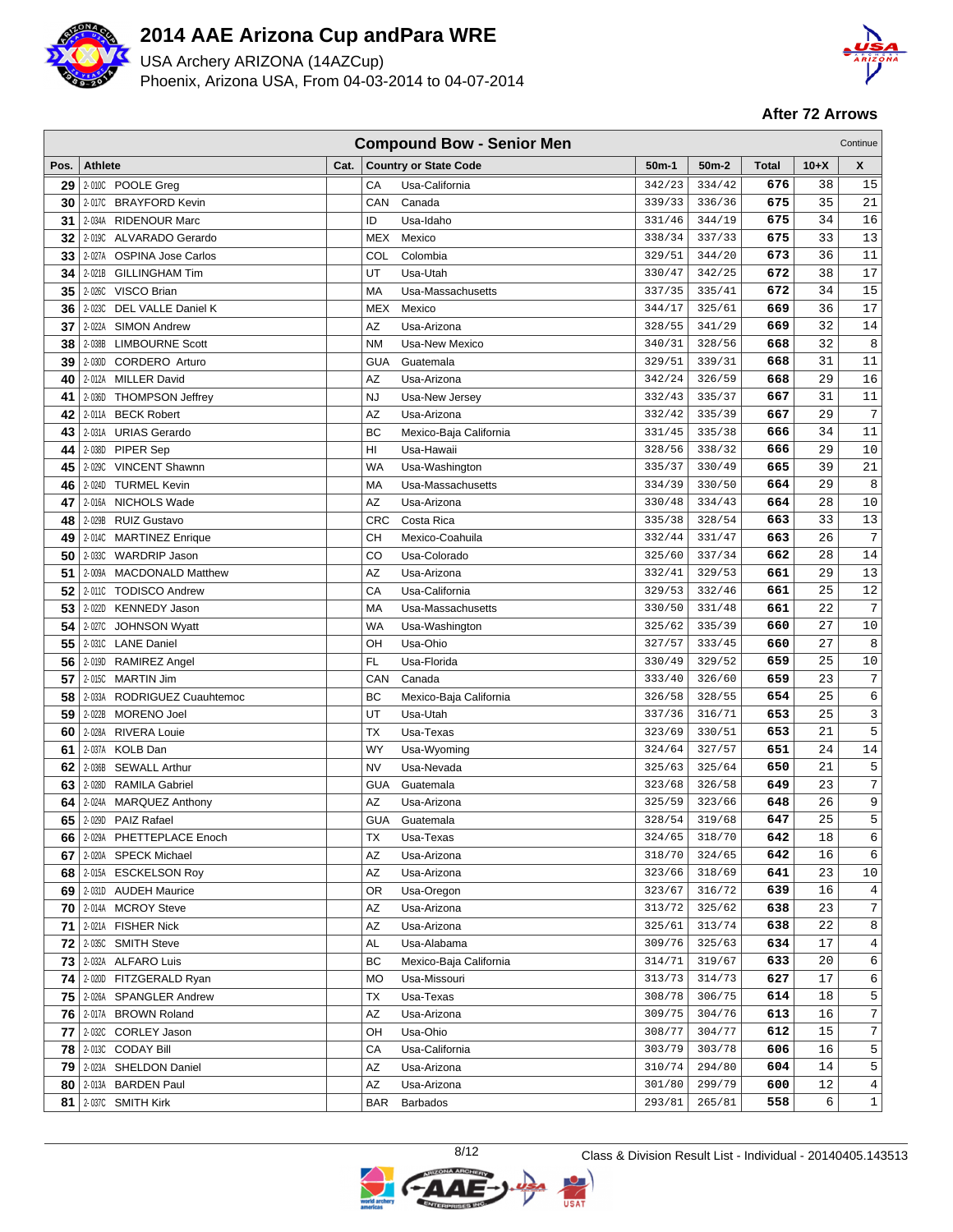

USA Archery ARIZONA (14AZCup) Phoenix, Arizona USA, From 04-03-2014 to 04-07-2014



**After 72 Arrows**

| <b>Compound Bow - Senior Women</b> |                                       |      |            |                              |         |                        |              |        |                  |  |  |
|------------------------------------|---------------------------------------|------|------------|------------------------------|---------|------------------------|--------------|--------|------------------|--|--|
| Pos.                               | <b>Athlete</b>                        | Cat. |            | <b>Country or State Code</b> | $50m-1$ | $50m-2$                | <b>Total</b> | $10+X$ | X                |  |  |
| 1                                  | 1-014A JONES Erika                    |      | <b>USA</b> | <b>United States</b>         | 345/1   | 350/1                  | 695          | 48     | 20               |  |  |
| $\mathbf{2}$                       | 1-016B<br>VAN NATTA Jamie             |      | <b>USA</b> | <b>United States</b>         | 344/2   | 343/6                  | 687          | 43     | 15               |  |  |
| 3                                  | 1-015B LANCE Sarah                    |      | <b>USA</b> | <b>United States</b>         | 338/9   | 348/2                  | 686          | 44     | 11               |  |  |
| 4                                  | 1-020B GAUVIN Crystal                 |      | <b>CT</b>  | Usa-Connecticut              | 340/7   | 345/4                  | 685          | 41     | 11               |  |  |
| 5                                  | 1-013A<br><b>OCHOA Linda</b>          |      | MEX        | Mexico                       | 338/10  | 347/<br>$\overline{3}$ | 685          | 40     | 16               |  |  |
| 6                                  | 1-017B<br><b>DODEMONT Sophie</b>      |      | <b>FRA</b> | France                       | 341/5   | 343/5                  | 684          | 40     | 16               |  |  |
| 7                                  | <b>KELLER Lexi</b><br>1-013C          |      | WI         | Usa-Wisconsin                | 344/3   | 339/10                 | 683          | 40     | 14               |  |  |
| 8                                  | LOPEZ Sara<br>1-019D                  |      | COL        | Colombia                     | 342/4   | 341/8                  | 683          | 38     | 16               |  |  |
| 9                                  | 1-018C COLIN Christie                 |      | PA         | Usa-Pennsylvania             | 340/8   | 340/9                  | 680          | 37     | 15               |  |  |
| 10                                 | 1-018A LEBECQUE Pascale               |      | <b>FRA</b> | France                       | 338/11  | 342/7                  | 680          | 35     | 15               |  |  |
| 11                                 | 1-015C SALINAS Stephanie              |      | <b>BC</b>  | Mexico-Baja California       | 341/6   | 336/14                 | 677          | 34     | 15               |  |  |
| 12                                 | 1-012D<br><b>SKARVAN Tristan</b>      |      | WI         | Usa-Wisconsin                | 337/12  | 338/11                 | 675          | 35     | 10               |  |  |
| 13                                 | 1-015A MERINO Brenda                  |      | MEX        | Mexico                       | 336/13  | 337/12                 | 673          | 33     | 13               |  |  |
| 14                                 | 1-011A SANDOVAL Fernada Del R.        |      | <b>MEX</b> | Mexico                       | 331/16  | 335/15                 | 666          | 29     | 9                |  |  |
| 15                                 | 1-017A<br><b>MADRID Alexis</b>        |      | <b>MEX</b> | Mexico                       | 328/20  | 336/13                 | 664          | 30     | 9                |  |  |
| 16                                 | 1-012A<br><b>CASTILLO Ali Citlali</b> |      | MEX        | Mexico                       | 331/15  | 332/20                 | 663          | 28     | $\boldsymbol{7}$ |  |  |
| 17                                 | 1-019C BROCK Easter                   |      | UT         | Usa-Utah                     | 328/19  | 334/17                 | 662          | 28     | $\epsilon$       |  |  |
| 18                                 | 1-009A<br>RODRIGUEZ Katya S.          |      | <b>MEX</b> | Mexico                       | 333/14  | 329/22                 | 662          | 26     | 9                |  |  |
| 19                                 | 1-010C GROSZKO Dawn                   |      | CAN        | Canada                       | 323/26  | 334/16                 | 657          | 29     | 14               |  |  |
| 20                                 | 1-020A<br><b>MARCEN Maja</b>          |      | COL        | Colombia                     | 324/23  | 333/18                 | 657          | 26     | 7                |  |  |
| 21                                 | 1-012B BRADLEY Angela                 |      | CA         | Usa-California               | 330/17  | 326/26                 | 656          | 22     | 8                |  |  |
| 22                                 | 1-016A HERNANDEZ Martha C.            |      | MEX        | Mexico                       | 323/25  | 332/19                 | 655          | 27     | 12               |  |  |
| 23                                 | 1-017C AMRANI Regina                  |      | UT         | Usa-Utah                     | 327/22  | 324/28                 | 651          | 22     | 4                |  |  |
| 24                                 | 1-016D<br><b>BELZNER Catherine</b>    |      | AZ         | Usa-Arizona                  | 327/21  | 322/32                 | 649          | 24     | 5                |  |  |
| 25                                 | 1-012C MORRIS Tricia                  |      | CAN        | Canada                       | 329/18  | 320/36                 | 649          | 16     | 6                |  |  |
| 26                                 | 1-011C DUNAWAY Alanna                 |      | CA         | Usa-California               | 320/28  | 327/24                 | 647          | 24     | $10$             |  |  |
| 27                                 | 1-019B<br><b>UMANZOR Marisol</b>      |      | <b>ESA</b> | El Salvador                  | 323/24  | 324/29                 | 647          | 20     | 8                |  |  |
| 28                                 | 1-021A<br>JURENKA Jahna               |      | MT         | Usa-Montana                  | 318/31  | 328/23                 | 646          | 26     | 11               |  |  |
| 29                                 | 1-009B<br><b>JOHNSON Elaine</b>       |      | CAN        | Canada                       | 318/32  | 326/25                 | 644          | 28     | 11               |  |  |
| 30                                 | 1-010A<br>ZAMORA Valeria M.           |      | <b>MEX</b> | Mexico                       | 318/33  | 325/27                 | 643          | 23     | $\overline{7}$   |  |  |
| 31                                 | 1-019A<br><b>MARTINEZ Diana</b>       |      | <b>GUA</b> | Guatemala                    | 323/27  | 320/35                 | 643          | 18     | 3                |  |  |
| 32                                 | 1-016C LOPEZ Tania                    |      | <b>BC</b>  | Mexico-Baja California       | 319/29  | 322/30                 | 641          | 23     | 6                |  |  |
| 33                                 | 1-020C<br><b>MORRIS Carin</b>         |      | <b>BAR</b> | <b>Barbados</b>              | 319/30  | 321/33                 | 640          | 19     | 6                |  |  |
| 34                                 | 1-021B<br><b>DIAB Bernadette</b>      |      | <b>NJ</b>  | Usa-New Jersey               | 318/34  | 320/34                 | 638          | 21     | 4                |  |  |
| 35                                 | 1-014B SANTACRUZ Carmen               |      | <b>BC</b>  | Mexico-Baja California       | 312/35  | 322/31                 | 634          | 21     | 6                |  |  |
| 36                                 | 1-0210 BACKIS Vanina                  |      | ARG        | Argentina                    | 303/37  | 330/21                 | 633          | 19     | 6                |  |  |
| 37                                 | 1-015D<br><b>NIELSEN Heather</b>      |      | <b>AZ</b>  | Usa-Arizona                  | 307/36  | 310/37                 | 617          | 18     | 6                |  |  |
| 38                                 | 1-017D SIELOFF Debra                  |      | <b>AZ</b>  | Usa-Arizona                  | 300/38  | 299/38                 | 599          | 8      | $1\,$            |  |  |
| 39                                 | 1-009C HESS D Arce                    |      | CA         | Usa-California               | 271/39  | 288/39                 | 559          | 10     | $\sqrt{2}$       |  |  |
| 40                                 | 1-014C BOYCE Judi                     |      | WI         | Usa-Wisconsin                | 251/40  | 240/40                 | 491          | 3      | $\mathbf 1$      |  |  |

| <b>Compound Bow - Junior Men</b> |                               |      |                               |                                 |                        |       |        |                   |  |  |  |
|----------------------------------|-------------------------------|------|-------------------------------|---------------------------------|------------------------|-------|--------|-------------------|--|--|--|
| Pos.                             | Athlete                       | Cat. | <b>Country or State Code</b>  | $50m-1$                         | $50m-2$                | Total | $10+X$ | X                 |  |  |  |
|                                  | <b>HOUSER David</b><br>2-006D |      | Usa-Pennsylvania<br><b>PA</b> | 345/                            | 347/1                  | 692   | 47     | 27                |  |  |  |
|                                  | 12-008B SMITH Mason           |      | Usa-Alabama<br>AL             | 337/4                           | 340/2                  | 677   | 37     | 17                |  |  |  |
|                                  | 2-006B BRUSH Tyler            |      | Usa-Connecticut<br>СT         | 337/<br>$\overline{\mathbf{3}}$ | 331/<br>$\overline{4}$ | 668   | 34     | 13                |  |  |  |
| 4                                | 2-007A LOPEZ GALLO Humberto   |      | Mexico-Baja California<br>BC. | 342/2                           | 323/9                  | 665   | 35     | 11                |  |  |  |
| 5                                | 2-006C GREEN Tyler            |      | ТX<br>Usa-Texas               | 334/<br>-5                      | 330/5                  | 664   | 29     | 13                |  |  |  |
| 6                                | 2-007B MARTINEZ Domonic       |      | UT<br>Usa-Utah                | 331/<br>6                       | 331/3                  | 662   | 30     | 8                 |  |  |  |
|                                  | 2-008C VALADEZ Luis           |      | BC.<br>Mexico-Baja California | 327/                            | 328/7                  | 655   | 26     | $12 \overline{ }$ |  |  |  |
|                                  | 8 2-007C MARQUEZ Fernando     |      | Mexico-Baja California<br>BC. | 324/<br>8                       | 329/6                  | 653   | 29     | 14                |  |  |  |

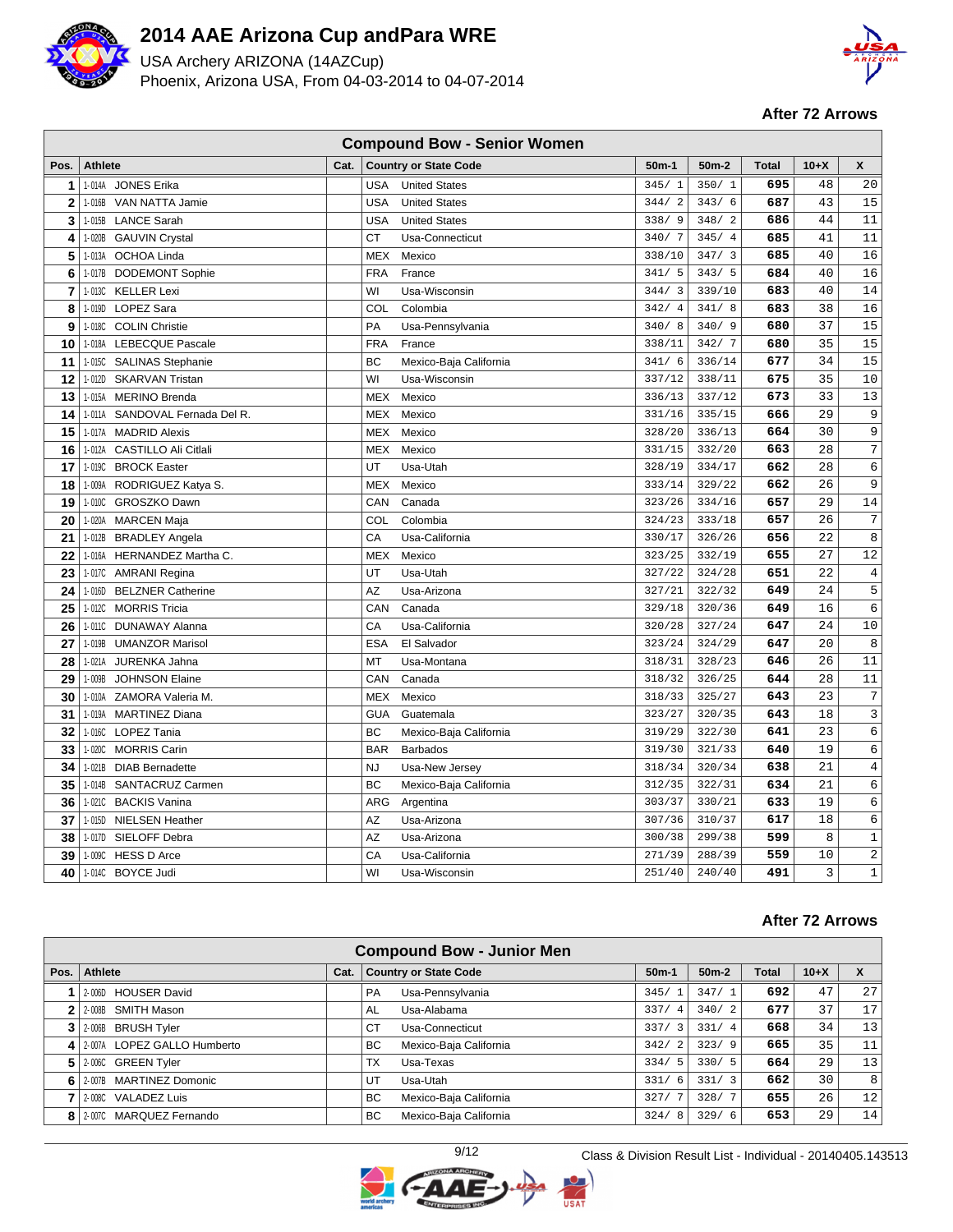

USA Archery ARIZONA (14AZCup) Phoenix, Arizona USA, From 04-03-2014 to 04-07-2014



### **After 72 Arrows**

|      |                         |      | <b>Compound Bow - Junior Men</b> |                 |            |              |        | Continue     |
|------|-------------------------|------|----------------------------------|-----------------|------------|--------------|--------|--------------|
| Pos. | Athlete                 | Cat. | <b>Country or State Code</b>     | 50 <sub>m</sub> | $50m-2$    | <b>Total</b> | $10+X$ | $\mathbf{v}$ |
| 9    | 12-008A MARIN Javier    |      | BC<br>Mexico-Baja California     | 324/9           | 325/<br>-8 | 649          | 20     |              |
|      | $10$ 2-007D SHAW Jeremy |      | Usa-California<br>CA             | 310/10          | 301/10     | 611          | 14     |              |

### **After 72 Arrows**

|      |                             |      |           | <b>Compound Bow - Junior Women</b> |         |         |              |        |                |
|------|-----------------------------|------|-----------|------------------------------------|---------|---------|--------------|--------|----------------|
| Pos. | Athlete                     | Cat. |           | <b>Country or State Code</b>       | $50m-1$ | $50m-2$ | <b>Total</b> | $10+X$ | X              |
|      | 1-008C REYNOLDS Danielle    |      | AZ        | Usa-Arizona                        | 336/1   | 342/1   | 678          | 38     | 11             |
| 2    | 1-006C CYR Gabrielle        |      | ME        | Usa-Maine                          | 329/4   | 338/2   | 667          | 32     | 13             |
| 3    | 1-007B TANIGUCHI Sonia Mayu |      | CA        | Usa-California                     | 335/2   | 329/4   | 664          | 25     | 8              |
| 4    | 1-008B RAMIREZ Angelica     |      | FL.       | Usa-Florida                        | 335/2   | 326/6   | 661          | 28     | 11             |
| 5.   | 1-007A JOHNSON Brittany     |      | CAN       | Canada                             | 324/6   | 332/3   | 656          | 26     | 10             |
| 6    | 1-006D SEIBERT Alexis       |      | TN.       | Usa-Tennessee                      | 324/5   | 327/5   | 651          | 25     | 9              |
|      | 1-009D LOPEZ Abril          |      | PU        | Mexico-Puebla                      | 323/7   | 318/8   | 641          | 23     | 7 <sub>1</sub> |
| 8    | 1-007C ERTLE Grace          |      | MI        | Usa-Michigan                       | 312/8   | 322/7   | 634          | 17     | 2              |
| 9    | 1-007D KOVAL Jill           |      | <b>MD</b> | Usa-Maryland                       | 310/9   | 318/9   | 628          | 16     | $\overline{4}$ |
| 10   | 1-008A VILLEGAS Luz         |      | <b>BC</b> | Mexico-Baja California             | 299/10  | 308/10  | 607          | 10     | 6              |
| 11   | 1-008D HELLER Alexis        |      | NJ.       | Usa-New Jersey                     | 254/11  | 221/11  | 475          | 6      | $\mathbf 0$    |

#### **After 72 Arrows**

|      |                                    |      |           | <b>Compound Bow - Cadet Men</b> |         |         |              |        |                |
|------|------------------------------------|------|-----------|---------------------------------|---------|---------|--------------|--------|----------------|
| Pos. | <b>Athlete</b>                     | Cat. |           | <b>Country or State Code</b>    | $50m-1$ | $50m-2$ | <b>Total</b> | $10+X$ | $\mathsf{x}$   |
|      | <b>MENKE Matthew</b><br>$2 - 003D$ |      | <b>MN</b> | Usa-Minnesota                   | 338/2   | 344/1   | 682          | 36     | 14             |
| 2    | <b>BELL Jimmy</b><br>2-005C        |      | MA        | Usa-Massachusetts               | 340/1   | 336/5   | 676          | 37     | 19             |
| 3    | DEL BOSQUE Jose G<br>2-026B        |      | <b>CH</b> | Mexico-Coahuila                 | 333/10  | 341/2   | 674          | 31     | 11             |
| 4    | <b>CASTRO Luis</b><br>$2 - 003C$   |      | BC        | Mexico-Baja California          | 333/8   | 339/3   | 672          | 36     | 15             |
| 5    | 2-005A CLAYTON Kevin               |      | <b>VA</b> | Usa-Virgina                     | 334/5   | 337/4   | 671          | 33     | 15             |
| 6    | <b>MORAN Tristan</b><br>2-001D     |      | CAN       | Canada                          | 335/4   | 335/6   | 670          | 30     | 12             |
|      | 2-008D DE LA GARZA Armando         |      | <b>CH</b> | Mexico-Coahuila                 | 337/3   | 332/9   | 669          | 31     | 14             |
| 8    | <b>GONZALES Ricardo</b><br>2-004B  |      | <b>CH</b> | Mexico-Coahuila                 | 331/11  | 333/8   | 664          | 32     | 11             |
| 8    | 2-004A YEE Spencer                 |      | AZ        | Usa-Arizona                     | 334/6   | 330/12  | 664          | 32     | 11             |
| 10   | <b>DEMARCO Max</b><br>2-002B       |      | CO        | Usa-Colorado                    | 333/9   | 331/11  | 664          | 31     | 5              |
| 11   | 2-001C CHONG Josue                 |      | BC        | Mexico-Baja California          | 334/7   | 329/14  | 663          | 30     | 11             |
| 12   | 2-005B MARCOZZI Gabriel            |      | <b>PA</b> | Usa-Pennsylvania                | 329/14  | 331/10  | 660          | 26     | 7              |
| 13   | <b>ORIHUELA Gabriel</b><br>2-002C  |      | BC        | Mexico-Baja California          | 331/12  | 326/16  | 657          | 23     | $\overline{7}$ |
| 14   | 2-003A CORRIDORI Jeremy            |      | AZ        | Usa-Arizona                     | 319/18  | 333/7   | 652          | 25     | 8              |
| 15   | <b>ABELL Cory</b><br>2-004D        |      | VT        | Usa-Vermont                     | 324/15  | 327/15  | 651          | 25     | 7              |
| 16   | <b>CLAYTON Jesse</b><br>2-003B     |      | <b>OR</b> | Usa-Oregon                      | 320/17  | 330/13  | 650          | 22     | $\overline{4}$ |
| 17   | 2-006A BUNKER Logan                |      | <b>WA</b> | Usa-Washington                  | 323/16  | 324/17  | 647          | 24     | 11             |
| 18   | EILINGER Hayden<br>$2 - 005D$      |      | <b>ME</b> | Usa-Maine                       | 329/13  | 318/18  | 647          | 23     | 9              |
| 19   | 2-002A JOHNSON Cody                |      | AZ        | Usa-Arizona                     | 305/19  | 312/19  | 617          | 12     | $\epsilon$     |
| 20   | <b>BENOIT William</b><br>2-002D    |      | CAN       | Canada                          | 298/20  | 291/20  | 589          | 13     | 5              |
| 21   | 2-001A BACHMAN Tyler               |      | AZ        | Usa-Arizona                     | 295/21  | 287/21  | 582          | 9      | 4              |

## **After 72 Arrows**

|                                 |      | <b>Compound Bow - Cadet Women</b> |           |                        |              |          |    |
|---------------------------------|------|-----------------------------------|-----------|------------------------|--------------|----------|----|
| Pos.   Athlete                  | Cat. | <b>Country or State Code</b>      | $50m-1$   | $50m-2$                | <b>Total</b> | $10 + X$ | X  |
| VAZQUEZ Ana Paula<br>$1 - 006B$ |      | CН<br>Mexico-Coahuila             | 334/      | 341/                   | 675          | 37       |    |
| 1-003D CAIOPOULOS Athena        |      | СA<br>Usa-California              | 327/<br>4 | 339/<br>$\overline{2}$ | 666          | 34       | 13 |
| 1-004D CANADAY Allie            |      | ОK<br>Usa-Oklahoma                | 333/      | 330/<br>- 6            | 663          | 26       | 12 |

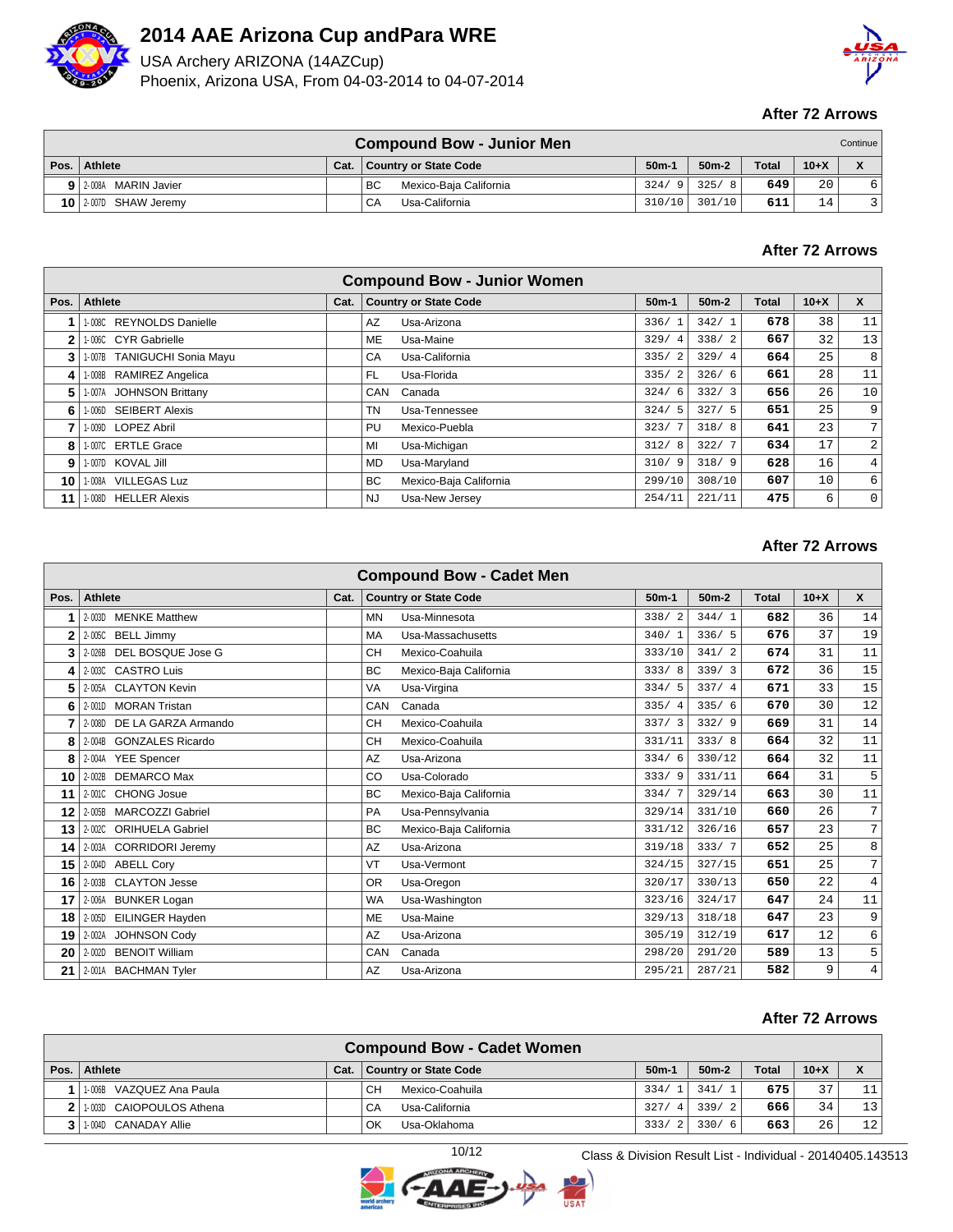

USA Archery ARIZONA (14AZCup) Phoenix, Arizona USA, From 04-03-2014 to 04-07-2014



### **After 72 Arrows**

|      |                                          |      | <b>Compound Bow - Cadet Women</b>   |         |         |       |        | Continue    |
|------|------------------------------------------|------|-------------------------------------|---------|---------|-------|--------|-------------|
| Pos. | Athlete                                  | Cat. | <b>Country or State Code</b>        | $50m-1$ | $50m-2$ | Total | $10+X$ | X           |
| 4    | <b>BLAZEK Allie</b><br>1-001D            |      | Usa-Colorado<br>CO                  | 327/6   | 336/4   | 663   | 26     | 11          |
| 5    | COX Cassidy<br>- 003B                    |      | Usa-New Mexico<br><b>NM</b>         | 322/11  | 337/3   | 659   | 35     | 16          |
| 6    | 1-004C CROOK Dahlia                      |      | KS<br>Usa-Kansas                    | 325/8   | 330/7   | 655   | 21     | 11          |
| 7    | PAREDES Samantha<br>I-001A               |      | <b>BC</b><br>Mexico-Baja California | 330/3   | 323/9   | 653   | 27     | 9           |
| 8    | <b>MORENO Karen</b><br>I - 004A          |      | BC<br>Mexico-Baja California        | 323/9   | 330/5   | 653   | 24     | 10          |
| 9    | PETITT Meagan<br>1-005C                  |      | FL.<br>Usa-Florida                  | 327/5   | 319/13  | 646   | 22     | 3           |
| 10   | <b>ESTRADA Carolina</b><br>$-002A$       |      | <b>BC</b><br>Mexico-Baja California | 321/12  | 323/10  | 644   | 21     | 11          |
| 11   | <b>GIANOS Sarah</b><br>I - 005B          |      | MA<br>Usa-Massachusetts             | 323/10  | 321/11  | 644   | 19     | 6           |
| 12   | <b>RUIZ Alexis</b><br>$-002C$            |      | AZ<br>Usa-Arizona                   | 325/7   | 318/14  | 643   | 16     | 5           |
| 13   | <b>HERNANDEZ Ana Paulina</b><br>$-003A$  |      | <b>BC</b><br>Mexico-Baja California | 320/13  | 320/12  | 640   | 21     | 6           |
| 14   | CASTRO CASTAÑEDA Emely Joselin<br>1-005A |      | <b>BC</b><br>Mexico-Baja California | 307/15  | 328/8   | 635   | 15     | 3           |
| 15   | $-003C$<br><b>GUNN Danii</b>             |      | AZ<br>Usa-Arizona                   | 298/17  | 317/15  | 615   | 15     | 6           |
| 16   | <b>GRANT Sydney</b><br>I - 006A          |      | GA<br>Usa-Georgia                   | 309/14  | 305/17  | 614   | 15     | 3           |
| 17   | <b>MCADAMS</b> Georgia<br>I - 002B       |      | <b>TX</b><br>Usa-Texas              | 282/19  | 310/16  | 592   | 15     | 4           |
| 18   | $-002D$<br><b>TAYLOR Samantha</b>        |      | CO<br>Usa-Colorado                  | 298/16  | 284/19  | 582   | 9      | 2           |
| 19   | 1-001C BUTLER Blakelee                   |      | AZ<br>Usa-Arizona                   | 283/18  | 296/18  | 579   | 10     | 3           |
| 20   | 1-004B HELLER Courtney                   |      | <b>NJ</b><br>Usa-New Jersey         | 267/20  | 266/20  | 533   | 5      | $\mathbf 1$ |

#### **After 72 Arrows**

|      |                                 |      | <b>Compound Bow - Open Men - Para</b> |         |         |       |        |                |
|------|---------------------------------|------|---------------------------------------|---------|---------|-------|--------|----------------|
| Pos. | <b>Athlete</b>                  | Cat. | <b>Country or State Code</b>          | $50m-1$ | $50m-2$ | Total | $10+X$ | $\mathsf{x}$   |
|      | <b>BENNETT Eric</b><br>2-023B   |      | <b>United States</b><br>USA           | 339/1   | 341/1   | 680   | 38     | 13             |
| 2    | 2-035B<br><b>STUTZMAN Matt</b>  |      | <b>United States</b><br>USA           | 330/6   | 339/2   | 669   | 28     | 14             |
| 3    | SENA Jeff<br>2-014B             |      | <b>United States</b><br>USA           | 335/2   | 333/4   | 668   | 28     | 8              |
| 4    | 2-021D<br><b>THORNTON Lance</b> |      | <b>MO</b><br>Usa-Missouri             | 334/3   | 328/7   | 662   | 31     | 9              |
| 5    | 2-019B<br><b>EVANS Kevin</b>    |      | Canada<br>CAN                         | 329/7   | 333/3   | 662   | 27     | 8              |
| 6    | <b>HUDSON Robert</b><br>2-016B  |      | Canada<br>CAN                         | 331/5   | 329/6   | 660   | 25     | 9              |
|      | 2-012B GO Sung Kil              |      | <b>KOR</b><br>KDVSC-Korea             | 334/4   | 322/10  | 656   | 24     | 4              |
| 8    | SHELBY Andre<br>2-025B          |      | FL.<br>Usa-Florida                    | 325/9   | 327/8   | 652   | 26     | 9              |
| 9    | 2-017B<br><b>DENYS Alec</b>     |      | Canada<br>CAN                         | 323/10  | 329/5   | 652   | 24     | 5              |
| 10   | <b>BOSSON Steven</b><br>2-024B  |      | UT<br>Usa-Utah                        | 322/11  | 317/12  | 639   | 23     | 4              |
| 11   | 2-034B THOMPSON Benjamin        |      | <b>SC</b><br>Usa-South Carolina       | 320/12  | 318/11  | 638   | 20     | 7 <sub>1</sub> |
| 12   | 2-036C BAILEY Joseph            |      | MI<br>Usa-Michigan                    | 310/14  | 326/9   | 636   | 19     | 3              |
| 13   | 2-013B KWEON Hyun Ju            |      | <b>KOR</b><br>KDVSC-Korea             | 326/8   | 307/14  | 633   | 23     | 10             |
| 14   | 2-011B SON Sung Sik             |      | <b>KOR</b><br>KDVSC-Korea             | 313/13  | 315/13  | 628   | 12     | $\overline{4}$ |
| 15   | 2-030C ARNOLD L.T.              |      | <b>WA</b><br>Usa-Washington           | 293/15  | 287/15  | 580   | 15     | 7 <sub>1</sub> |
| 16   | 2-010B LEE Chel Soo             |      | KDVSC-Korea<br><b>KOR</b>             | 240/16  | 192/16  | 432   | 3      | $\mathbf 0$    |

|                                 |      | Compound Bow - W1 Men - Para |                |         |              |        |                |
|---------------------------------|------|------------------------------|----------------|---------|--------------|--------|----------------|
| Pos.   Athlete                  | Cat. | <b>Country or State Code</b> | $50m-1$        | $50m-2$ | <b>Total</b> | $10+X$ |                |
| 2-015B FABRY Jeff               |      | Usa-California<br>CA         | 325/1          | 328/1   | 653          | 25     |                |
| 2 2 2 033B ANTONIOS Jean-Pierre |      | <b>FIN</b><br>Finland        | 310/2          | 324/2   | 634          | 19     | 7 <sub>1</sub> |
| 3 2-018B MURPHY Norbert         |      | CAN<br>Canada                | 310/3          | 318/3   | 628          | 19     | 5 <sub>1</sub> |
| $4$   2-009B KOO Dongsub        |      | KDVSC-Korea<br><b>KOR</b>    | 303/4          | 305/4   | 608          | 12     | 3              |
| 5 2.027B LEAR Charles           |      | Usa-Missouri<br><b>MO</b>    | 289/<br>$-5$ ' | 294/5   | 583          | 9      | 2              |